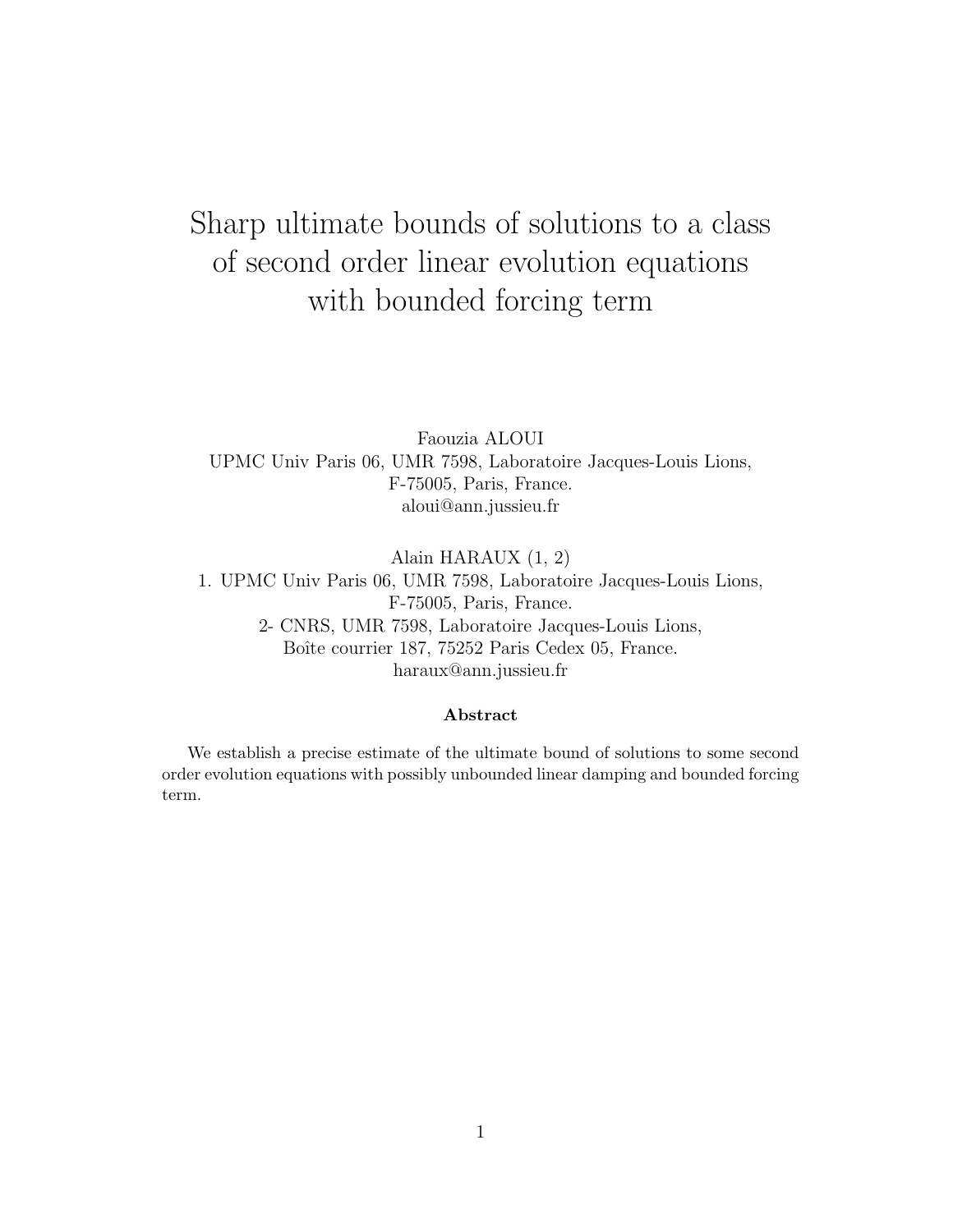#### Introduction

Let H be a real Hilbert space. In the sequel we denote by  $(u, v)$  the inner product of two vectors u, v in H and by |u| the H – norm of u. Given  $f \in L^{\infty}(\mathbb{R}, H)$ , we consider the second order evolution equation with possibly unbounded and time-dependent damping operator B:

$$
u'' + Au + Bu' = f(t)
$$
\n(0.1)

where  $A$  is a fixed linear, self-adjoint and positive operator in  $H$ . We assume that the domain of  $A$  is dense in  $H$  and  $A$  is coercive, in other terms:

$$
\exists \lambda > 0, \quad \forall u \in D(A), \quad (Au, u) \ge \lambda |u|^2. \tag{0.2}
$$

Obviously the set of  $\lambda$  satisfying (0.2) is closed. For our purpose the best possible is the largest one, ie.

$$
\lambda = \inf_{u \in D(A), |u|=1} (Au, u) =: \lambda_1(A).
$$

We introduce  $V = D(A^{\frac{1}{2}})$  endowed with the norm given by

$$
\forall u \in V, \quad ||u|| = |A^{\frac{1}{2}}u|.
$$

This norm defined on V is equivalent to the graph norm of  $A^{\frac{1}{2}}$  as a result of the coerciveness hypothesis on A.

In the sequel,  $B: V \to V'$  may be a time-dependent continuous operator. When B is linear and time-independent, we write (0.1) in the following form:

$$
U' + LU = F(t)
$$
(0.3)  
with  $U = (u, u')$ ,  $L = \begin{pmatrix} 0 & -I \\ A & B \end{pmatrix}$  and  $F = (0, f)$ . If  $B \in L(V, V')$  satisfies  

$$
\langle Bv, v \rangle \ge 0 \quad \forall v \in V
$$

then it is not difficult to check (cf.e.g.  $[1, 3, 4]$ ) that L is a maximal monotone operator with dense domain  $D(L) = \{(u, v) \in V \times V, Au + Bv \in H\}$  in  $V \times H$ . Then, by Hille -Yosida's Theorem (cf.e.g. [3, 13]), L generates a  $C^0$  contraction semi-group  $S(t)$  that insures the existence and uniqueness of a mild solution  $u \in C(\mathbb{R}^+, V) \cap C^1(\mathbb{R}^+, H)$  to  $(0.1)$  on  $\mathbb{R}^+$  for any pair of initial data  $u_0 = u(0) \in V; u_1 = u'(0) \in H$ . Moreover, the two following properties are equivalent cf [9]:

1)  $S(t)$  is exponentially damped on  $V \times H$  which means that for some constants  $M \geq 1, \delta > 0$ 

$$
\forall t \ge 0, \quad ||S(t)||_{L(H)} \le M \exp(-\delta t)
$$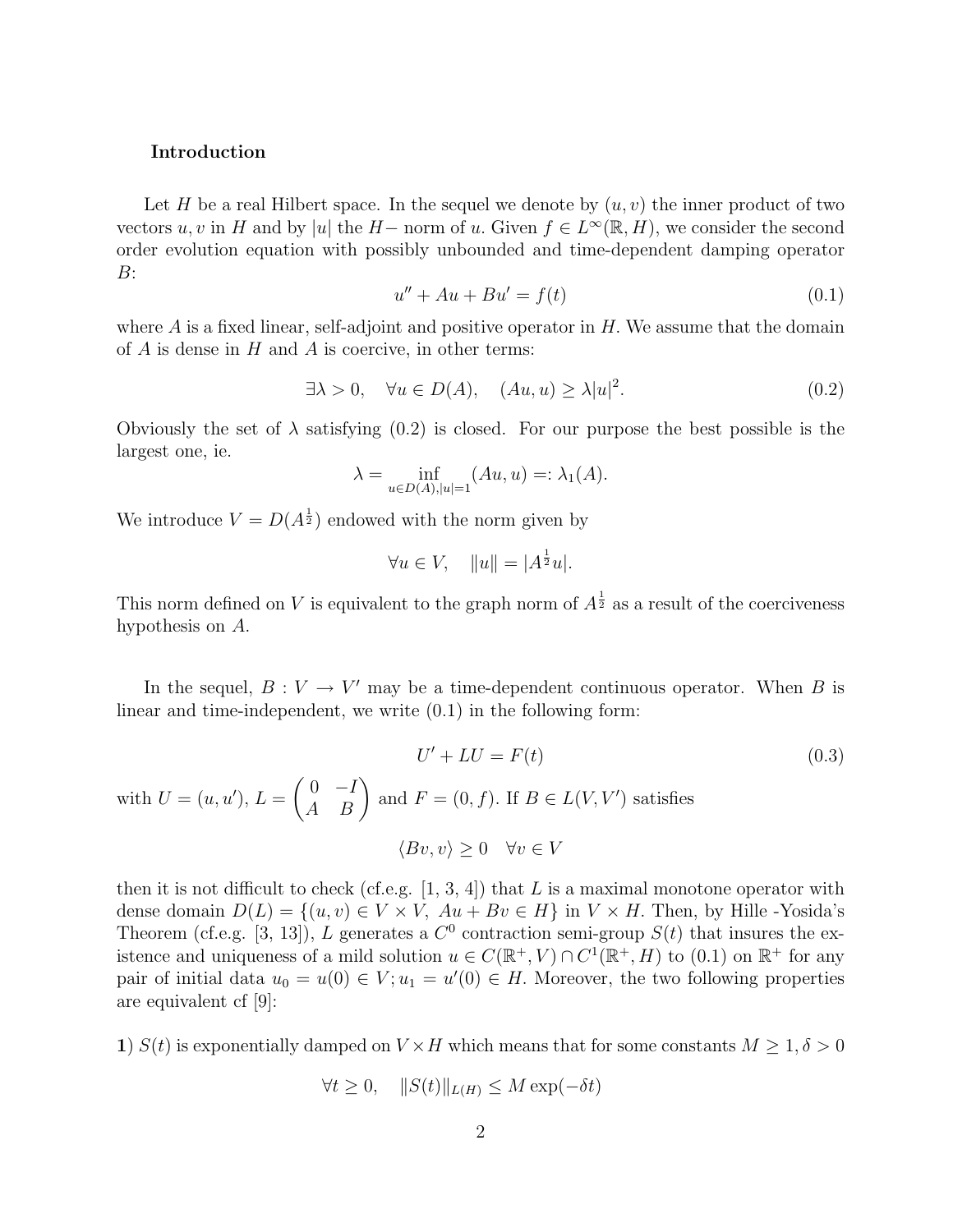2)  $\forall F \in L^{\infty}(\mathbb{R}^+, H)$ , any solution of  $(0.3)$  is bounded in  $V \times H$  for  $t \geq 0$ .

In addition in this case we have

$$
\overline{\lim}_{t \to \infty} ||U(t)|| \le \frac{M}{\delta} \overline{\lim}_{t \to \infty} ||F(t)||_H
$$

In applications to infinite or even finite dimensional second order equations, this method does not give the best possible estimate because it is not easy to optimize on M and  $\delta$ . This was already observed in [11] and [12] where precise estimates of  $\lim_{t\to\infty} ||U(t)||$  were given in the case of (0.1) with  $B = cI$  or  $B = cA^{\frac{1}{2}}$ .

The main objective of this paper is to generalize the results of  $[11, 12]$  for  $B$  time independent and improve some of the results in the specific cases  $B = cI$  and  $B = cA^{\frac{1}{2}}$ . We shall consider also the case  $B = cA$  which was not studied before.

The plan of the paper is the following: section 1 contains an improvement of the main result from [11] in the general case  $B = \beta(t)$ . Section 2 is devoted to the case where  $B = B(t)$ is linear and self-adjoint. Section 3 gives the precise statements when  $B = cA^{\alpha}$  with a special treatment in the case  $B = B_0 = cA^{\frac{1}{2}}$  and Section 4 is devoted to the main concrete applications of Theorem 2.1. Finally Section 5 is devoted to slightly different examples and some additional remarks.

## 1 An ultimate bound valid for general time-dependent damping terms

We consider the equation:

$$
u'' + \beta(t)u' + Au = f(t)
$$
\n
$$
(1.1)
$$

where  $t \in \mathbb{R}^+$ . For this equation, we improve some general estimates obtained in [11] when  $\beta(t)$ :  $\mathbb{R}^+$   $\rightarrow$   $C(V, V')$  is a measurable family of possibly nonlinear continuous operators which satisfies the two hypotheses:

> $\exists c > 0, \quad \forall t \in \mathbb{R}^+, \quad \forall v \in V, \quad \langle \beta(t)v, v \rangle \geq c|v|^2$  $(1.2)$

$$
\exists C > 0, \quad \forall t \in \mathbb{R}^+, \quad \forall v \in V, \quad ||\beta(t)v||_*^2 \le C \langle \beta(t)v, v \rangle.
$$
 (1.3)

It is immediate (cf. e.g. [11]) that  $c \leq C\lambda_1$  where  $\lambda_1 = \lambda_1(A)$ . Our main result is the following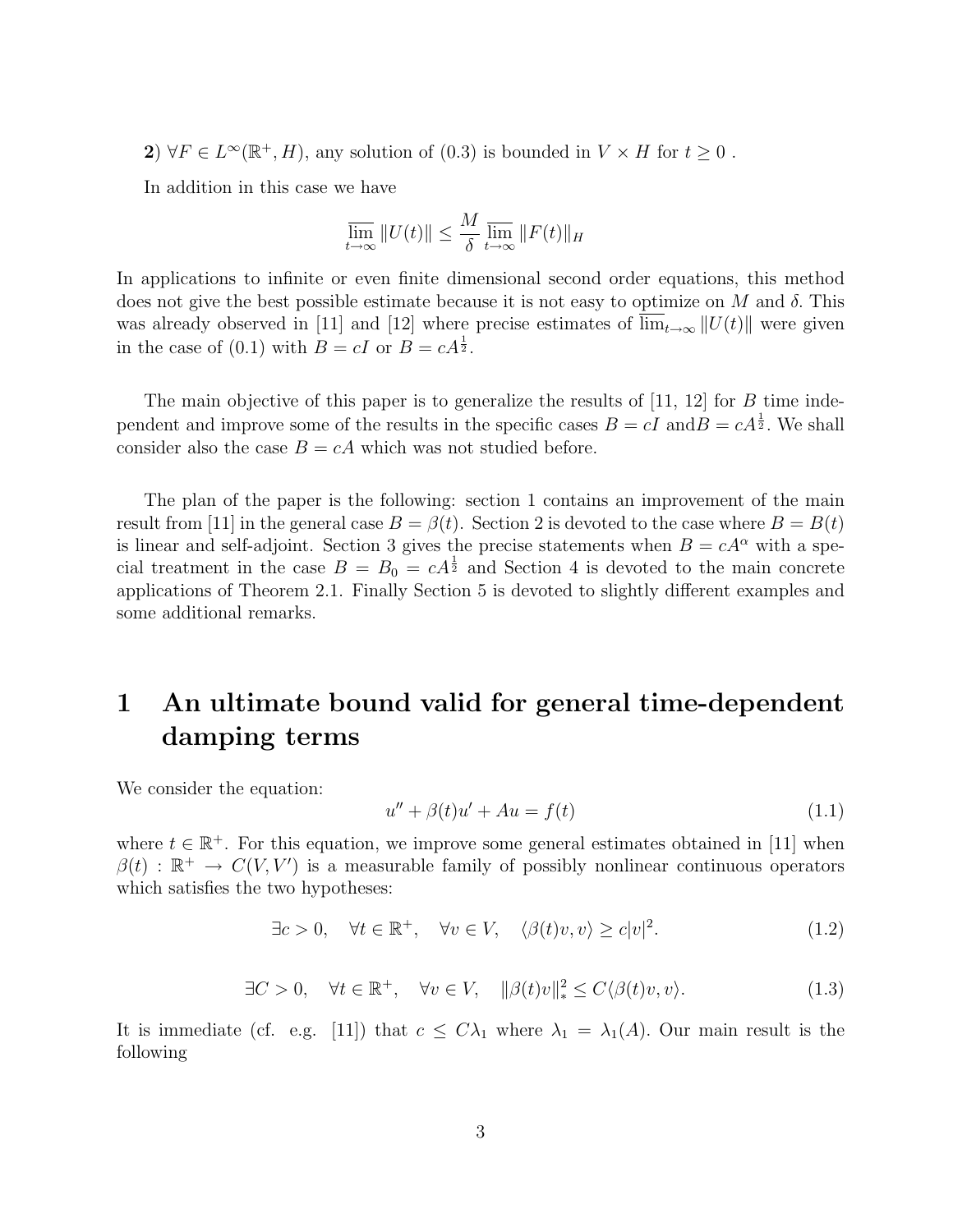**Theorem 1.1.** For any solution  $u \in W^{1,\infty}_{loc}(\mathbb{R}^+, V) \cap W^{2,\infty}_{loc}(\mathbb{R}^+, H)$  of (1.1) we have the estimate :

$$
\max(\overline{\lim}_{t \to \infty} ||u(t)||, \overline{\lim}_{t \to \infty} |u'(t)||) \le \max(\sqrt{12}\sqrt{\frac{C}{c}}, \frac{3}{c}) \overline{\lim}_{t \to \infty} |f(t)| \tag{1.4}
$$

**Proof.** For simplicity of the formulas, we drop the variable t whenever possible and we denote by  $z'$  the time derivative of a (scalar or vector) time-dependent function  $z$ . We consider for some  $\alpha > 0$  to be chosen later the following modified energy functional:

$$
\Phi = |u'|^2 + ||u||^2 + \alpha(u, u') - \frac{\alpha^2}{4}|u|^2.
$$

Then

$$
\Phi' = -2\langle \beta u', u' \rangle + \alpha |u'|^2 - \alpha ||u||^2 - \alpha \langle \beta u', u \rangle + \langle f, 2u' + \alpha u \rangle - \frac{\alpha^2}{2} (u, u')
$$
  
= 
$$
-\frac{\alpha}{2} (|u'|^2 + ||u||^2 + \alpha (u, u')) - 2\langle \beta u', u' \rangle + \frac{3\alpha}{2} |u'|^2 - \frac{\alpha}{2} ||u||^2 - \alpha \langle \beta u', u \rangle + \langle f, 2u' + \alpha u \rangle
$$

we set  $\Psi = |u'|^2 + ||u||^2 + \alpha(u, u') \ge \Phi$ .

Then, by using  $(1.2)$ , we have:

$$
\Phi' \le -\frac{\alpha}{2}\Phi - \frac{1}{2}\langle \beta u', u' \rangle - \left(\frac{3c}{2} - \frac{3\alpha}{2}\right)|u'|^2 - \frac{\alpha}{2}||u||^2 - \alpha\langle \beta u', u \rangle + \langle f, 2u' + \alpha u \rangle
$$

we have, from  $(1.3)$ :

$$
|\langle \beta u', u \rangle| \le \sqrt{C} \langle \beta u', u' \rangle^{\frac{1}{2}} ||u||
$$

By using Young's inequality we deduce :

$$
|\alpha \langle \beta u', u \rangle| \leq \alpha C \langle \beta u', u' \rangle + \alpha \frac{||u||^2}{4}
$$

Assuming  $\alpha C \leq \frac{1}{2}$  $\frac{1}{2}$ , then:

$$
\Phi' + \frac{\alpha}{2}\Phi \le -\frac{3}{2}(c - \alpha)|u'|^2 + 2\langle f, u' \rangle - \frac{\alpha}{4}||u||^2 + \alpha\langle f, u \rangle
$$

Assuming  $\frac{3}{2}(c - \alpha) \ge \frac{1}{2}$  $\frac{1}{2}c$ , then  $\alpha \leq \frac{2}{3}$  $rac{2}{3}c$ .

We have, by using Young's inequality:

$$
-\frac{3}{2}(c-\alpha)|u'|^2 + 2\langle f, u' \rangle \le -\frac{c}{2}|u'|^2 + 2\langle f, u' \rangle
$$
  

$$
\le \frac{2}{c}|f|^2
$$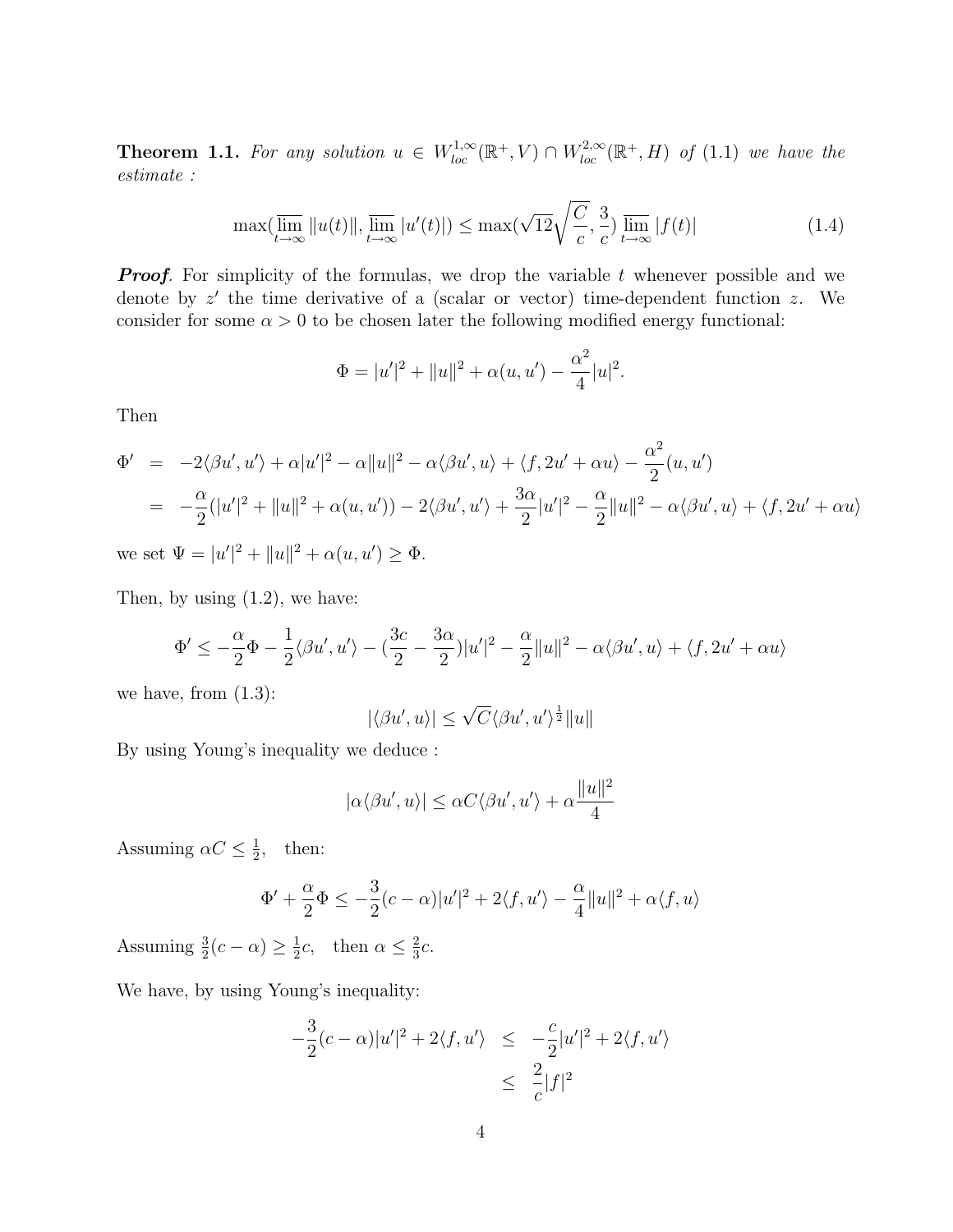Moreover

$$
\alpha \langle f, u \rangle \le \frac{\alpha}{\sqrt{\lambda_1}} |f| \|u\|
$$

Therefore, by Young's inequality:

$$
-\frac{\alpha}{4}||u||^2 + \alpha \langle f, u \rangle \leq \alpha \left(-\frac{||u||^2}{4} + \frac{1}{\sqrt{\lambda_1}}|f| ||u||\right)
$$
  

$$
\leq \frac{\alpha}{\lambda_1}|f|^2
$$
  

$$
\leq \frac{\alpha C}{c}|f|^2
$$
  

$$
\leq \frac{1}{2c}|f|^2
$$

Then

$$
\Phi' + \frac{\alpha}{2}\Phi \le \frac{5}{2c}|f|^2
$$

Then, we find that  $\Phi$  is bounded with:

$$
\overline{\lim}_{t \to \infty} \Phi(t) \le \frac{5}{c\alpha} \overline{\lim}_{t \to \infty} |f(t)|^2.
$$

Moreover, we have:

$$
-\alpha(u,u')\leq |u'|^2+\frac{\alpha^2}{4}|u|^2
$$

We set  $F = \overline{\lim}_{t \to \infty} |f(t)|^2$ .

In particular for any  $\epsilon > 0$  we have for  $t$  large enough

$$
(1 - \frac{\alpha^2}{2\lambda_1})||u(t)||^2 \le ||u(t)||^2 - \frac{\alpha^2}{2}|u(t)|^2 \le \Phi(t) \le \frac{5}{c\alpha}F + \frac{\epsilon}{2}.
$$

Now since  $\alpha \leq \frac{2}{3}$  $\frac{2}{3}c$  and  $\alpha \leq \frac{1}{20}$ 2C we have

$$
\frac{\alpha^2}{2\lambda_1}\leq \frac{c}{6\lambda_1C}\leq \frac{1}{6}
$$

Then we find

$$
\overline{\lim_{t \to \infty}} \|u(t)\|^2 \le \frac{6}{c\alpha} F + 2\epsilon
$$

Finally, by choosing  $\alpha = \inf(\frac{2}{3}c, \frac{1}{2C})$ , we obtain by letting  $\epsilon \to 0$ :

$$
\overline{\lim}_{t \to \infty} ||u(t)|| \le \max\left(\sqrt{\frac{12C}{c}}, \frac{3}{c}\right) \overline{\lim}_{t \to \infty} |f(t)|.
$$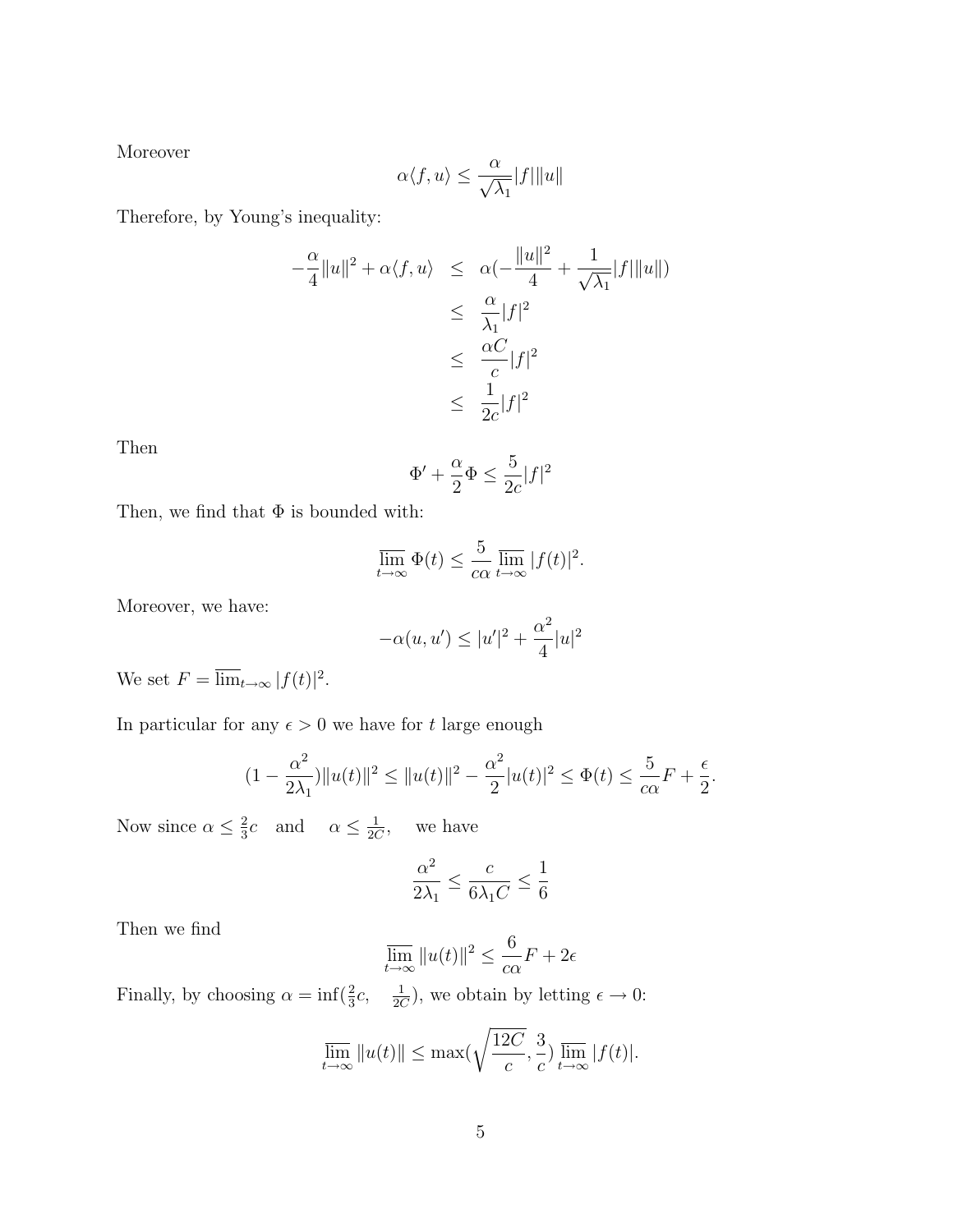In order to estimate  $u'$ , observe that for  $t$  large enough:

$$
|u'(t)|^{2} + \lambda_{1}|u(t)|^{2} + \alpha(u, u') - \frac{\alpha^{2}}{4}|u(t)|^{2} \le \frac{5}{c\alpha}F + \frac{\epsilon}{2}
$$

Since  $\alpha \leq \frac{2}{3}$  $\frac{2}{3}c \leq c$  and  $\alpha \leq \frac{1}{2C} \leq \frac{\lambda_1}{2c}$  $\frac{\lambda_1}{2c}$ , then  $\alpha^2 \leq \alpha c \leq \frac{\lambda_1}{2}$  $\frac{\lambda_1}{2}$  .

Consequently for t large enough

$$
\frac{5}{6}|u'(t)|^2 + 2\alpha^2|u(t)|^2 + \frac{1}{6}|u'(t)|^2 + \alpha(u, u') - \frac{\alpha^2}{4}|u(t)|^2 \le \frac{5}{c\alpha}F + \frac{\epsilon}{2}
$$

In other terms

$$
\frac{5}{6}|u'(t)|^2 + \frac{\alpha^2}{4}|u(t)|^2 + |\frac{1}{\sqrt{6}}u' + \frac{\sqrt{3}}{\sqrt{2}}\alpha u|^2 \le \frac{5}{c\alpha}F + \frac{\epsilon}{2}
$$

Then:

$$
\overline{\lim}_{t \to \infty} |u'(t)|^2 \le \frac{6}{c\alpha} F + 2\epsilon
$$

Also assuming  $\alpha = \inf(\frac{1}{2C}, \frac{2}{3})$  $\frac{2}{3}c$ ) and letting  $\epsilon \to 0$ , we have:

$$
\overline{\lim}_{t \to \infty} |u'(t)| \le \max\left(\sqrt{\frac{12C}{c}}, \frac{3}{c}\right) \overline{\lim}_{t \to \infty} |f(t)|.
$$

 $\Box$ 

**Remark 1.2.** If  $\beta(t) = B_0 \in L(V, V')$ , it is well known that the conditions  $(u_0, u_1) \in$  $D(A) \times V$  and  $f \in C^1(\mathbb{R}^+, V)$  imply  $u \in C^1(\mathbb{R}^+, V) \cap C^2(\mathbb{R}^+, H)$ . By density on  $(u_0, u_1, f)$ we obtain easily the following

**Corollary 1.3.** Let  $\beta(t) = B_0 \in L(V, V')$ . In this case any mild solution  $u \in C(\mathbb{R}^+, V)$  $C^1(\mathbb{R}^+, H)$  of  $(1.1)$  satisfies  $(1.4)$ .

Remark 1.4. In [11], the following estimate was established

$$
\sup\{\overline{\lim}_{t\to\infty}||u(t)||,\overline{\lim}_{t\to\infty}|u'(t)||\} \leq \sqrt{3}(C+\frac{4}{c})\overline{\lim}_{t\to\infty}|f(t)|\tag{1.5}
$$

Since

$$
\sqrt{\frac{12C}{c}} \le \frac{\sqrt{12}}{4}(C + \frac{4}{c}) = \frac{\sqrt{3}}{2}(C + \frac{4}{c})
$$

and

$$
\frac{3}{c} \le \frac{3}{4}(C + \frac{4}{c}) \le \frac{\sqrt{3}}{2}(C + \frac{4}{c}),
$$

we can see that Theorem 1.1 improves the estimate  $(1.5)$  by a factor 2 for all values of c and *C*. Moreover if  $C \to \infty$  with  $\frac{C}{c}$  bounded, max( $\sqrt{\frac{12C}{c}}$  $\frac{2C}{c}$ ,  $\frac{3}{c}$  $\frac{3}{c}$ ) remains bounded and  $(C + \frac{4}{c})$  $\frac{4}{c}$ ) tends to infinity, therefore  $(1.4)$  improves  $(1.5)$  by an arbitrarily large amount. A typical case is :  $\beta = cB_0$  with  $c \to \infty$  since then  $\frac{C}{c}$  is fixed and  $C \to \infty$ .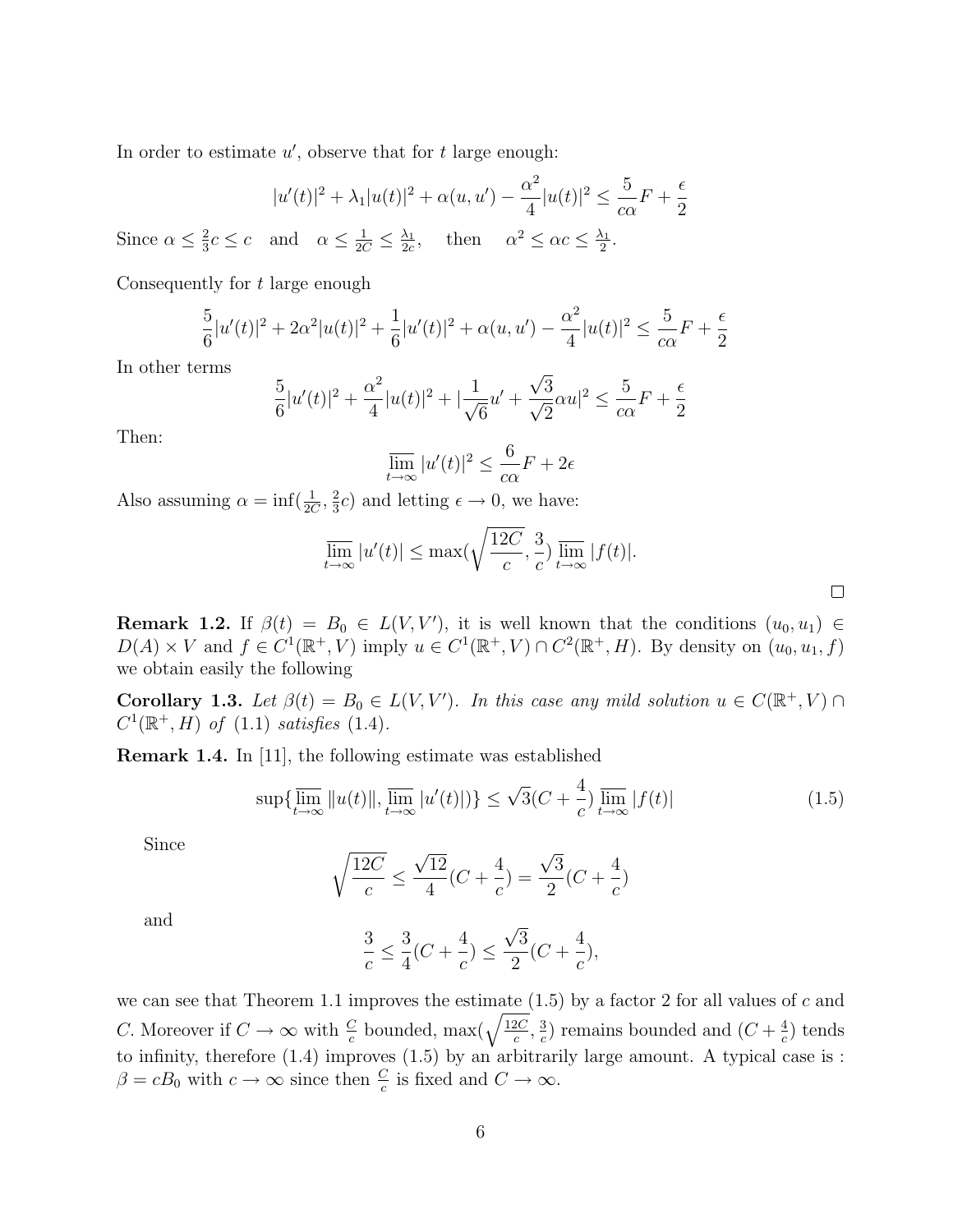### 2 The case of a linear self-adjoint damping operator

In this section, we study the equation (0.1) where  $B : \mathbb{R}^+ \longrightarrow L(V, V')$  is a self-adjoint and possibly unbounded operator and satisfies the following hypotheses:

$$
\exists c > 0, \quad \forall t \in \mathbb{R}^+, \quad \forall v \in V, \quad \langle B(t)v, v \rangle \ge c|v|^2 \tag{2.1}
$$

$$
\exists C > 0, \quad \forall t \in \mathbb{R}^+, \quad \forall v \in V, \quad \langle B(t)v, v \rangle \le C \langle Av, v \rangle \tag{2.2}
$$

The following result, will give close to optimal estimates even when  $B$  is independent of time.

**Theorem 2.1.** Any solution  $u \in W^{1,\infty}_{loc}(\mathbb{R}^+, V) \cap W^{2,\infty}_{loc}(\mathbb{R}^+, H)$  of (0.1) satisfies the following estimate:

$$
\max(\overline{\lim}_{t \to \infty} ||u(t)||, \overline{\lim}_{t \to \infty} |u'(t)||) \le \max(\sqrt{\frac{3C}{c}}, \frac{3}{\sqrt{2}c}) \overline{\lim}_{t \to \infty} |f(t)| \tag{2.3}
$$

**Proof.** Considering again the energy functional  $\Phi = |u'|^2 + ||u||^2 + \alpha(u, u') - \frac{\alpha^2}{4}$  $\frac{x^2}{4}|u|^2$  we find:

$$
\Phi' = -2|B^{\frac{1}{2}}u'|^2 + \alpha|u'|^2 - \alpha||u||^2 - \alpha(Bu', u) + (f, 2u' + \alpha u) - \frac{\alpha^2}{2}(u, u')
$$
  
\n
$$
= -\frac{\alpha}{2}\Psi - (2 - \frac{3\alpha}{2c})|B^{\frac{1}{2}}u'|^2 - \frac{\alpha}{2}||u||^2 - \alpha(Bu', u) + (f, 2u' + \alpha u)
$$
  
\n
$$
\leq -\frac{\alpha}{2}\Phi - (2 - \frac{3\alpha}{2c})|B^{\frac{1}{2}}u'|^2 - \frac{\alpha}{2}||u||^2 - \alpha(Bu', u) + (f, u' + \alpha u) + (f, u')
$$

where  $\Psi = |u'|^2 + ||u||^2 + \alpha(u, u') \ge \Phi$ . By (2.1) and Young's inequality, we have

$$
(f, u') \leq \frac{1}{2c}|f|^2 + \frac{c}{2}|u'|^2
$$
  
 
$$
\leq \frac{1}{2c}|f|^2 + \frac{1}{2}|B^{\frac{1}{2}}u'|^2
$$

Therefore by using (2.2), we obtain

$$
\Phi' \le -\frac{\alpha}{2}\Phi - \left(\frac{3}{2} - \frac{3\alpha}{2c}\right)|B^{\frac{1}{2}}u'|^2 - \frac{\alpha}{2C}|B^{\frac{1}{2}}u|^2 - \alpha(Bu',u) + \frac{1}{2c}|f|^2 + (f,u' + \alpha u)
$$

Assuming

$$
\frac{3}{2} - \frac{3\alpha}{2c} \ge \frac{1}{2} \quad \text{and} \quad \alpha^2 \le \frac{\alpha}{C}
$$

which means

$$
\alpha \leq \frac{2}{3}c
$$
 and  $\alpha \leq \frac{1}{C}$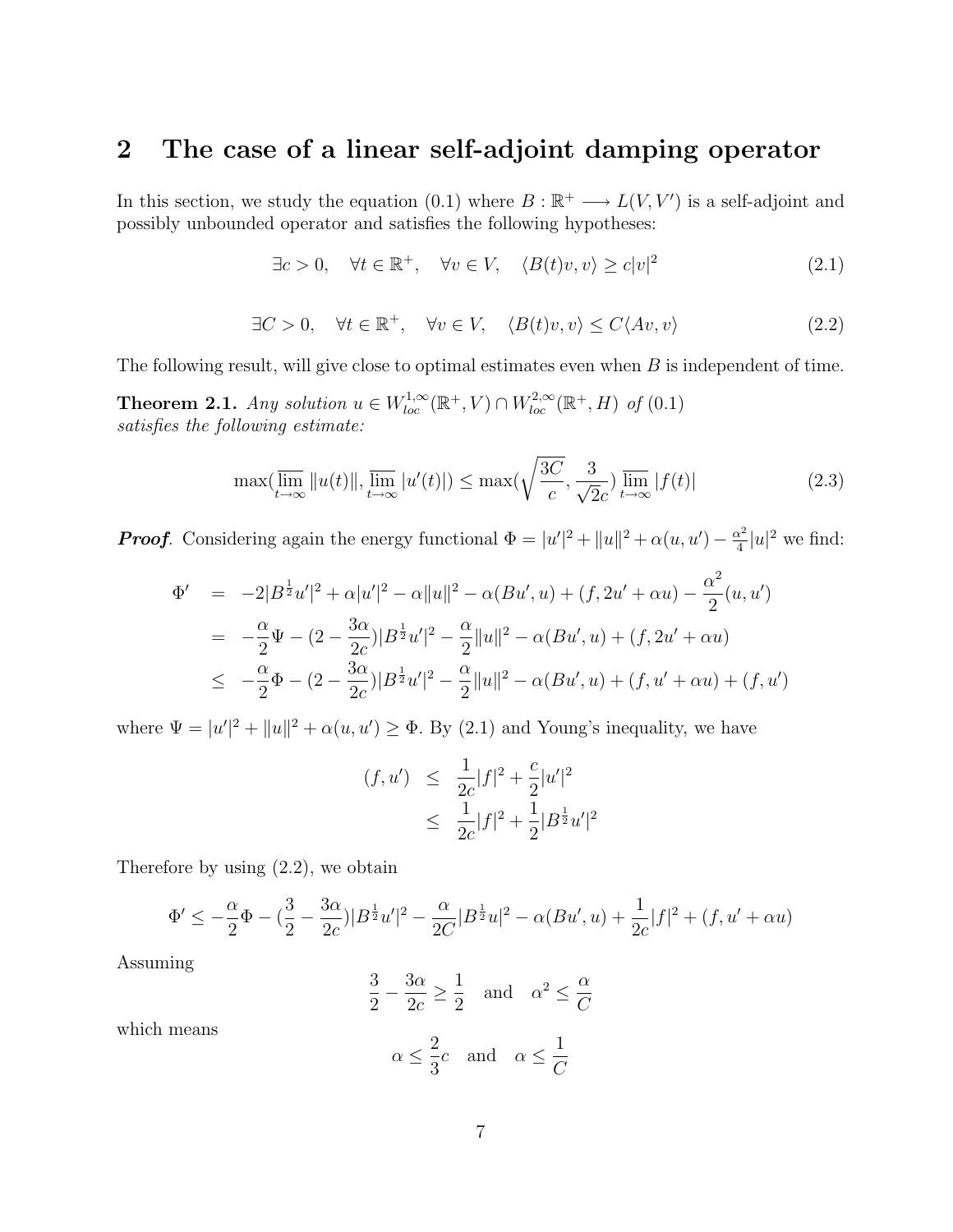we deduce

$$
\Phi' \le -\frac{\alpha}{2}\Phi - \frac{1}{2}|B^{\frac{1}{2}}u'|^2 - \frac{\alpha^2}{2}|B^{\frac{1}{2}}u|^2 - \alpha(Bu', u) + \frac{1}{2c}|f|^2 + (f, u' + \alpha u)
$$
  

$$
\le -\frac{\alpha}{2}\Phi - \frac{1}{2}|B^{\frac{1}{2}}(u' + \alpha u)|^2 + \frac{1}{2c}|f|^2 + (f, u' + \alpha u)
$$

By using  $(2.1)$ , we find

$$
\Phi' \le -\frac{\alpha}{2}\Phi - \frac{c}{2}|u' + \alpha u|^2 + \frac{1}{2c}|f|^2 + (f, u' + \alpha u)
$$

By using Young's inequality in the last term, we have

$$
(f, u' + \alpha u) \le \frac{1}{2c}|f|^2 + \frac{c}{2}|u' + \alpha u|^2
$$

Then

$$
\Phi' \le -\frac{\alpha}{2}\Phi + \frac{1}{c}|f|^2
$$

Then we find that  $\Phi$  is bounded with

$$
\overline{\lim}_{t \to \infty} \Phi(t) \le \frac{2}{c\alpha} \overline{\lim}_{t \to \infty} |f(t)|^2
$$

By setting  $F = \overline{\lim}_{t \to \infty} |f(t)|^2$  we see that for t large enough and any  $\epsilon > 0$ 

$$
|u'(t)|^2 + ||u(t)||^2 + \alpha(u(t), u'(t)) - \frac{\alpha^2}{4}|u(t)|^2 \le \frac{2}{c\alpha}F + \frac{\epsilon}{2}
$$

In other terms

$$
||u(t)||^{2} + |u'(t) + \frac{\alpha}{2}u(t)|^{2} - \frac{\alpha^{2}}{2}|u(t)|^{2} \le \frac{2}{c\alpha}F + \frac{\epsilon}{2}
$$

By using  $\alpha \leq \frac{2}{3}$  $\frac{2}{3}c$  and (2.1), we obtain for t large enough:

$$
||u(t)||^{2} - \frac{\alpha}{3}|B^{\frac{1}{2}}u(t)|^{2} \le \frac{2}{c\alpha}F + \frac{\epsilon}{2}
$$

now using  $\alpha \leq \frac{1}{C}$  $\frac{1}{C}$  and (2.2), for t large enough we obtain :

$$
||u(t)||^2 \le \frac{3}{\alpha c}F + 2\epsilon
$$

Finally by selecting  $\alpha = \inf(\frac{2}{3}c, \frac{1}{C})$  and letting  $\epsilon \to 0$  we find:

$$
\overline{\lim}_{t \to \infty} ||u(t)|| \le \max\left(\sqrt{\frac{3C}{c}}, \frac{3}{\sqrt{2}c}\right) \overline{\lim}_{t \to \infty} |f(t)|
$$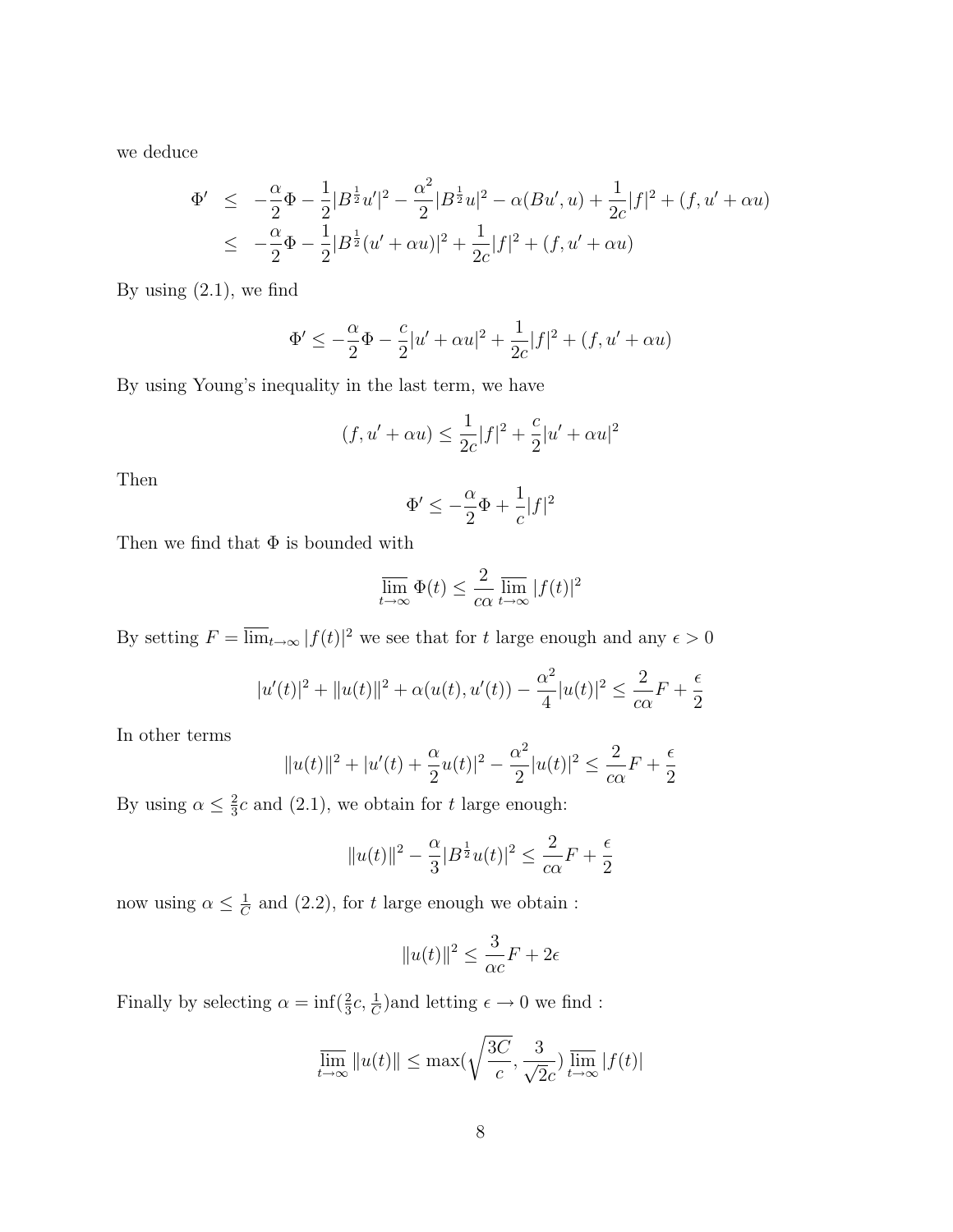In order to estimate  $u'$ , for t large enough by using  $(0.2)$ 

$$
\frac{2}{3}|u'(t)|^2 + \lambda_1|u(t)|^2 + \alpha(u(t), u'(t)) + \frac{1}{3}|u'(t)|^2 - \frac{\alpha^2}{4}|u(t)|^2 \le \frac{2}{c\alpha}F + \frac{\epsilon}{2}
$$

Since  $\alpha \leq \frac{2}{3}$  $\frac{2}{3}c \leq c$  and  $\alpha \leq \frac{1}{C} \leq \frac{\lambda_1}{c}$  $\frac{\lambda_1}{c}$ , we have  $\alpha^2 \leq \alpha c \leq \lambda_1$ .

Therefore, for t large enough:

$$
\frac{2}{3}|u'(t)|^2 + \alpha^2|u(t)|^2 + \alpha(u(t), u'(t)) + \frac{1}{3}|u'(t)|^2 - \frac{\alpha^2}{4}|u(t)|^2 \le \frac{2}{c\alpha}F + \frac{\epsilon}{2}
$$

Then, for t large enough

$$
\frac{2}{3}|u'(t)|^2 + \frac{3\alpha^2}{4}|u(t)|^2 + \alpha(u(t), u'(t)) + \frac{1}{3}|u'(t)|^2 \le \frac{2}{c\alpha}F + \frac{\epsilon}{2}
$$

In other terms

$$
\frac{2}{3}|u'(t)|^2 + |\frac{\sqrt{3}}{2}\alpha u(t) + \frac{1}{\sqrt{3}}u'(t)|^2 \le \frac{2}{c\alpha}F + \frac{\epsilon}{2}
$$

Hence, for  $t$  large enough

$$
|u'(t)|^2 \le \frac{3}{\alpha c}F + 2\epsilon
$$

Finally by letting  $\epsilon \to 0$ 

$$
\overline{\lim}_{t \to \infty} |u'(t)| \le \max\left(\sqrt{\frac{3C}{c}}, \frac{3}{\sqrt{2}c}\right) \overline{\lim}_{t \to \infty} |f(t)|
$$

By using Remark 1.2 we obtain

**Corollary 2.2.** Let  $\beta(t) = B_0 \in L(V, V')$ . In this case any mild solution  $u \in C(\mathbb{R}^+, V)$  $C^1(\mathbb{R}^+, H)$  of (0.1) satisfies (2.3).

**Remark 2.3.** When B is linear and self-adjoint, Theorem 2.1 improves the result (1.4) with  $\beta(t) = B(t)$  by a factor  $\in [\sqrt{2}, 2]$  depending on the values of C and c. Indeed in this case (but not in general) the two inequalities (1.3) and (2.2) are equivalent, see Section 5 below.

## 3 Applications when  $B = \gamma A^{\alpha}$ ,  $0 \le \alpha \le 1$

In this section we consider the case of a time independent self-adjoint B proportional to some positive power of A. In order to garantee exponential damping of the associated semi-group the power will be taken  $\leq 1$ .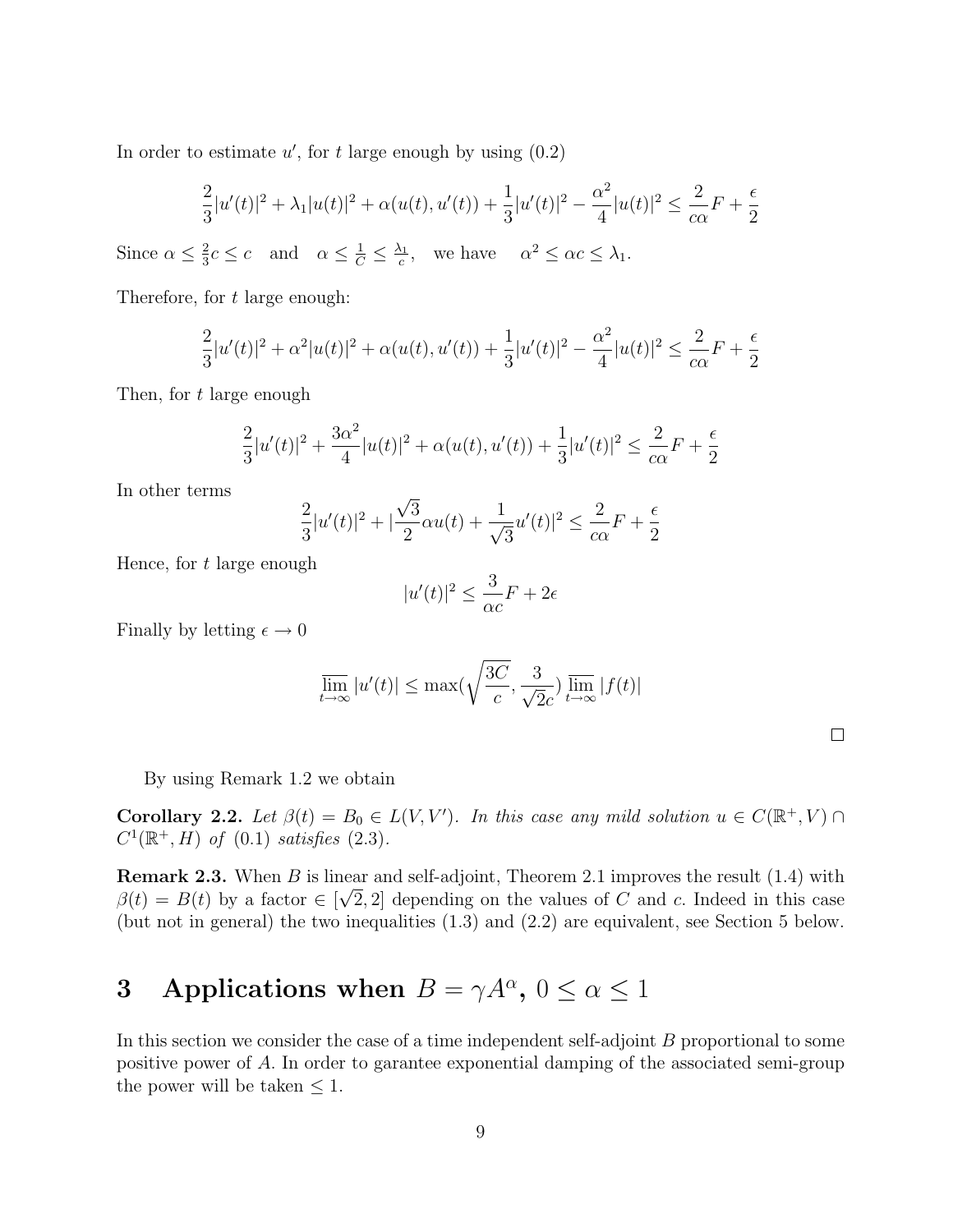#### 3.1 The ODE case

We consider the equation:

$$
u'' + \gamma u' + \omega^2 u = f(t) \tag{3.1}
$$

We apply theorem 2.1 to (3.1) with  $c = \gamma$  and  $C = \frac{\gamma}{\omega^2}$  $\frac{\gamma}{\omega^2}$ , we find

$$
\forall t \in \mathbb{R}, |u(t)| \le \max\left(\frac{\sqrt{3}}{\omega^2}, \frac{3}{\sqrt{2}\gamma\omega}\right) \lim_{t \to \infty} |f(t)| \tag{3.2}
$$

By comparaison with the estimates in [10], we find that the result of theorem 2.1 is optimal By comparaison with the estimates in [10], we find that the result of theorem 2.1 is optimal<br>up to a factor  $K(\omega, \gamma) = \frac{3\pi}{4\sqrt{2}}$ , if  $\gamma < 2\omega$  and  $\sqrt{3}$  if  $\gamma \ge 2\omega$ . More precisely, in [10] the exact minimum global bound for solutions bounded on the whole line is given, and the minimum turns out to be achieved on some periodic solutions (corresponding to a periodic source term) for which the ultimate bound of course coincides with the global bound on R.

### **3.2** The case  $B = \gamma A^{\alpha}$ ,  $0 \le \alpha \le 1$

We consider the equation

$$
u'' + \gamma A^{\alpha} u' + Au = f(t)
$$
\n(3.3)

In this case (cf. Proposition 5.4 )we have  $c = \gamma \lambda_1^{\alpha}$  and  $C = \frac{\gamma}{\lambda_1^{\alpha}}$  $\frac{\gamma}{\lambda_1^{1-\alpha}}$ , then, by Theorem 2.1, we have the following estimates

$$
\max(\overline{\lim}_{t \to \infty} ||u(t)||, \overline{\lim}_{t \to \infty} |u'(t))| \le \max(\sqrt{\frac{3}{\lambda_1}}, \frac{3}{\sqrt{2}\gamma\lambda_1^{\alpha}}) \overline{\lim}_{t \to \infty} |f(t)|
$$
\n(3.4)

Considering the special case  $H = \mathbb{R}$ ,  $A = \omega^2 I$  we conclude that this result is always Considering the specsharp up to a factor  $\sqrt{3}$ .

#### **3.3** The case  $B = \gamma I$ :

we consider the equation:

$$
u'' + \gamma u' + Au = f(t) \tag{3.5}
$$

Applying Theorem 2.1 to (3.5) with  $C = \frac{2}{\lambda}$  $\frac{\gamma}{\lambda_1}$  and  $c = \gamma$  we find :

$$
\max(\overline{\lim}_{t \to \infty} ||u(t)||, \overline{\lim}_{t \to \infty} |u'(t))| \le \max(\sqrt{\frac{3}{\lambda_1}}, \frac{3}{\sqrt{2}\gamma}) \overline{\lim}_{t \to \infty} |f(t)| \tag{3.6}
$$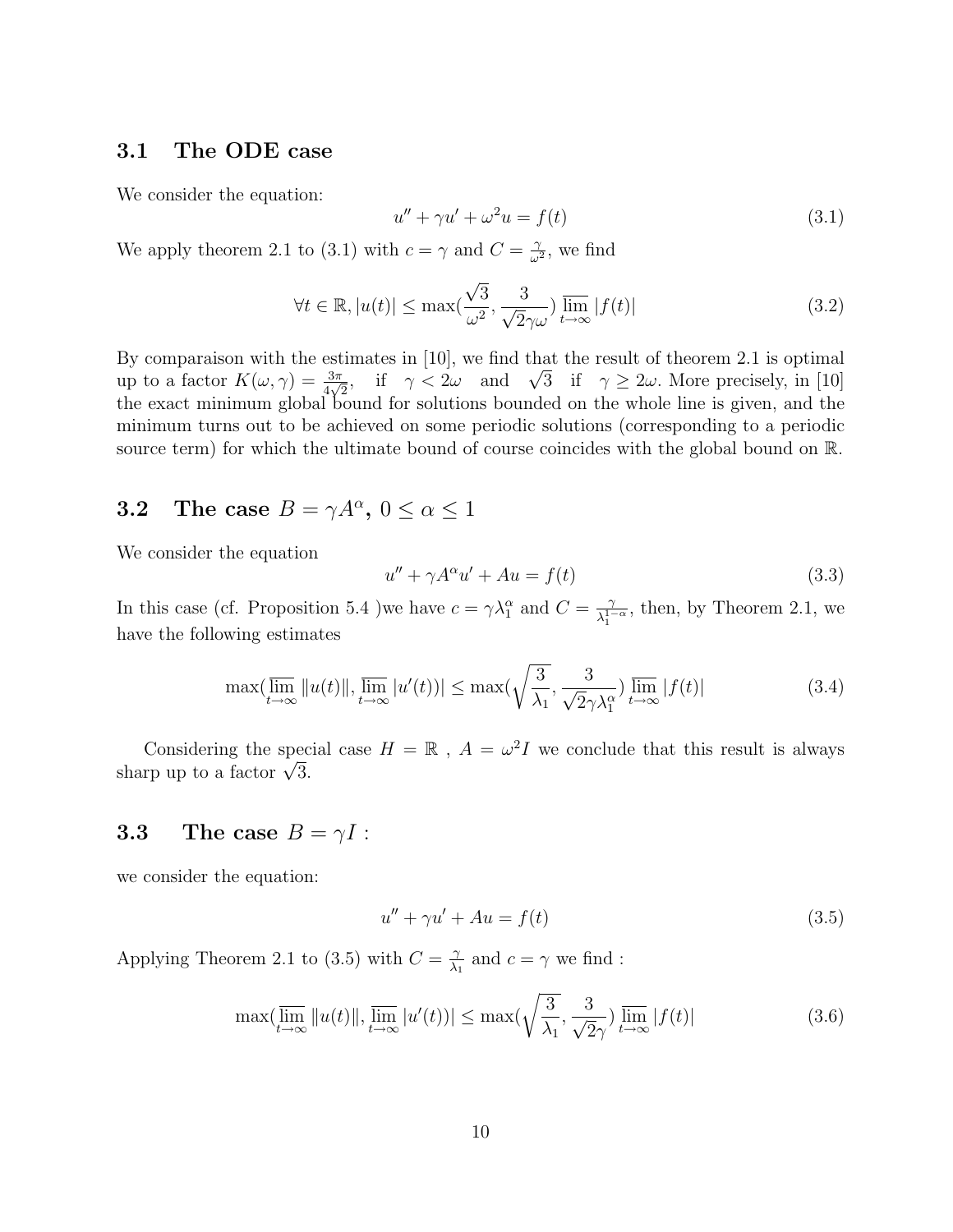Remark 3.1. Let us compare our result on (3.6) with the estimates from [8]. In [8] it was shown that

$$
\overline{\lim}_{t \to \infty} ||u(t)|| \le \sqrt{\frac{4}{\gamma^2} + \frac{1}{\lambda_1}} \overline{\lim}_{t \to \infty} |f(t)|. \tag{3.7}
$$

If  $\gamma$  is fixed and  $\lambda_1 \rightarrow \infty$  we have:

$$
\max(\sqrt{\frac{3}{\lambda_1}},\frac{3}{\sqrt{2}\gamma})=\frac{3}{\sqrt{2}\gamma}
$$

and

$$
\sqrt{\frac{4}{\gamma^2}+\frac{1}{\lambda_1}}\backsimeq \frac{2}{\gamma}
$$

therefore we find that (3.6) is worse than (3.7), hence Theorem 2.1 is weaker than the result of [8] in this case.

If  $\lambda_1$  is fixed and  $\gamma \to \infty$  we have:

$$
\max(\sqrt{\frac{3}{\lambda_1}}, \frac{3}{\sqrt{2}\gamma}) = \sqrt{\frac{3}{\lambda_1}}
$$

and

$$
\sqrt{\frac{4}{\gamma^2} + \frac{1}{\lambda_1}} \backsimeq \sqrt{\frac{1}{\lambda_1}}
$$

therefore in this case Theorem 2.1 is also weaker than [8].

Let us determine the values of  $\gamma$  and  $\lambda_1$  for which condition (3.6) is better than (3.7). To this end we can study the condition:

$$
\frac{\sqrt{\frac{4}{\gamma^2} + \frac{1}{\lambda_1}}}{\max(\sqrt{\frac{3}{\lambda_1}}, \frac{3}{\sqrt{2}\gamma})} > 1
$$

Therefore, we introduce:

$$
g(\gamma, \lambda_1) = \frac{\sqrt{4 + \frac{\gamma^2}{\lambda_1}}}{\max(\sqrt{\frac{3\gamma^2}{\lambda_1}}, \frac{3}{\sqrt{2}})}
$$

By setting  $r = \frac{\gamma}{\sqrt{\lambda_1}}$ , we obtain:

$$
g(\gamma, \lambda_1) = p(r) = \frac{\sqrt{4 + r^2}}{\max(\sqrt{3r^2}, \frac{3}{\sqrt{2}})}
$$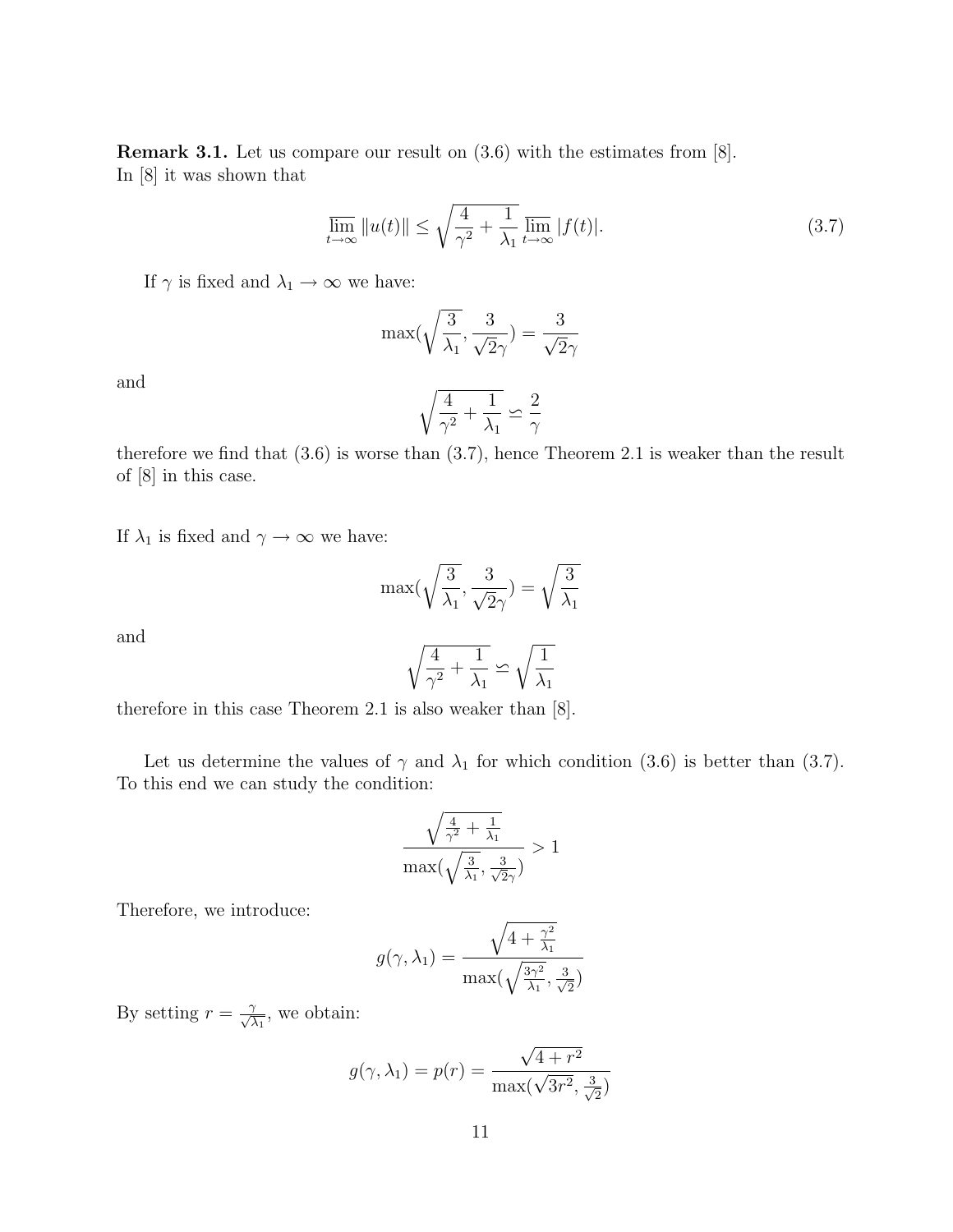Introducing  $\tau = r^2$ , we have:

$$
P(\tau) = \frac{4 + \tau}{\max(\frac{9}{2}, 3\tau)}
$$

A simple calculation shows that

$$
P(\tau)>1 \quad \Longleftrightarrow \quad \tau \in ]\frac{1}{2},2[ \quad \Longleftrightarrow \quad r^2 \in ]\frac{1}{2},2[ \quad \Longleftrightarrow \quad r \in ]\frac{1}{\sqrt{2}},\sqrt{2}[.
$$

Finally, we obtain that if  $\gamma \in ]\sqrt{\frac{\lambda_1}{2}}$  $\frac{\lambda_1}{2}$ , √  $\overline{2\lambda_1}$ , Theorem 2.1 improves the result of [8].

#### **3.4** The case  $B = \gamma A$ :

Let us consider the equation:

$$
u'' + \gamma Au' + Au = f(t)
$$
\n
$$
(3.8)
$$

with  $\gamma > 0$ .

When we apply Theorem 2.1 to the equation (3.8) with  $C = \gamma$  and  $c = \gamma \lambda_1$ , we obtain immediately:

Corollary 3.2. Any solution of (3.8) satisfies the following hypotheses:

$$
\max(\overline{\lim}_{t \to \infty} ||u(t)||, \overline{\lim}_{t \to \infty} |u'(t)||) \le \max(\sqrt{\frac{3}{\lambda_1}}, \frac{3}{\sqrt{2}\gamma \lambda_1}) \overline{\lim}_{t \to \infty} |f(t)| \tag{3.9}
$$

Remark 3.3. This result is new and was not obtained in [11].

## **3.5** The case  $B = \gamma A^{\frac{1}{2}}$

In this subsection we consider the so-called structural damping (cf  $[5, 6, 7]$  for the terminology and main properties). Therefore we consider as in [12] the equation:

$$
u'' + \gamma A^{\frac{1}{2}} u' + Au = f(t)
$$
\n(3.10)

with  $\gamma > 0$ .

If we apply theorem (2.1) with  $c = \gamma$ √  $\overline{\lambda_1}$  and  $C = \frac{\gamma}{\sqrt{\lambda_1}}$ , we obtain

$$
\max(\overline{\lim}_{t \to \infty} ||u(t)||, \overline{\lim}_{t \to \infty} |u'(t)||) \le \max(\sqrt{\frac{3}{\lambda_1}}, \frac{3}{\sqrt{2}\gamma\sqrt{\lambda_1}}) \overline{\lim}_{t \to \infty} |f(t)| \tag{3.11}
$$

By comparaison with [12], we remark that (2.1) gives a weaker result. We shall now recover the estimate on  $u$  from [12] in the case of large damping by a method introduced by C. Fitouri (cf. [8]) which is less complicated than the method of [12]. We recall the main result from [12].

12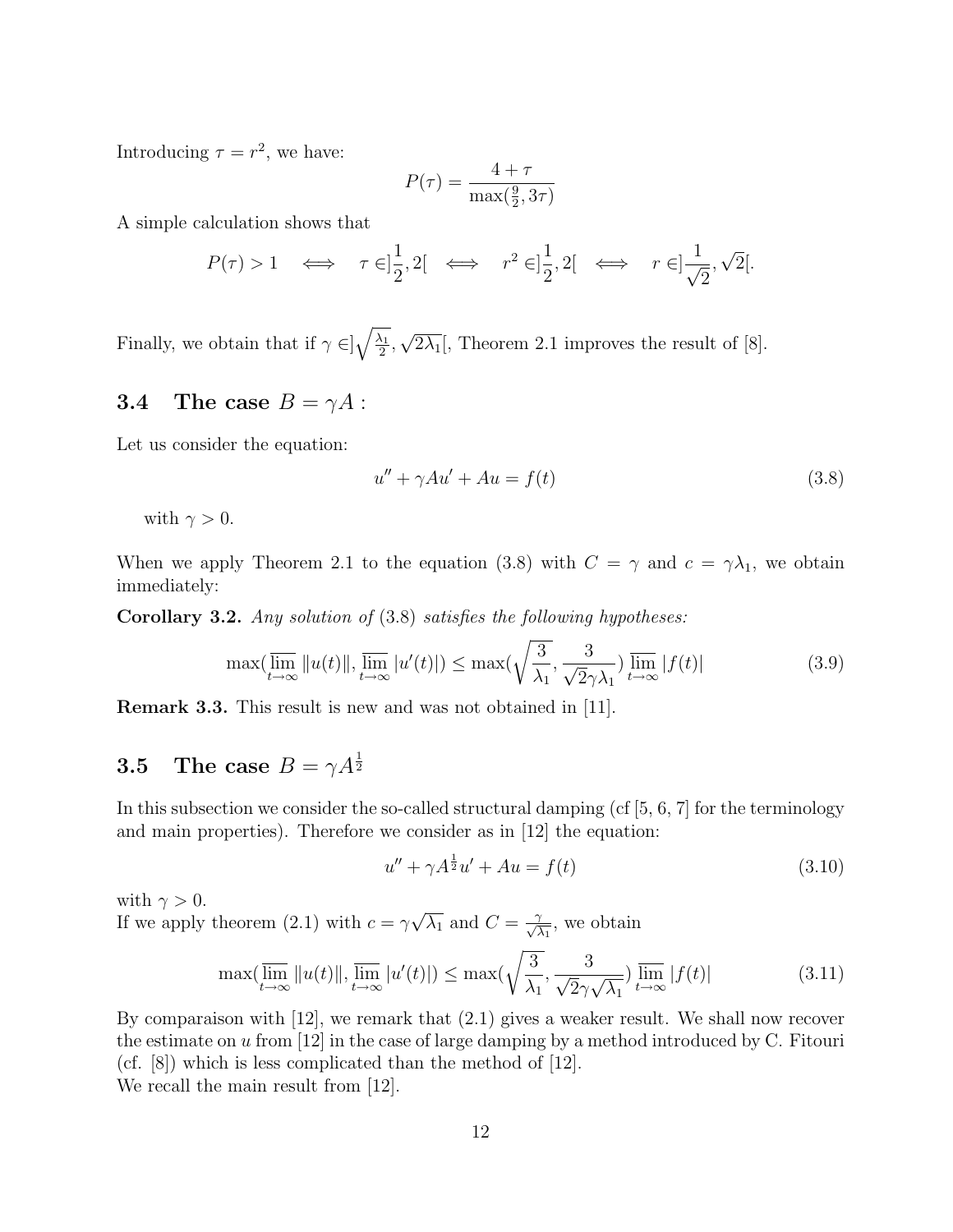**Theorem 3.4.** The bounded solution of  $(3.10)$  satisfies the estimate

$$
\forall t \in \mathbb{R}, \quad \|u(t)\| \le \frac{1}{\sqrt{\lambda_1}} \max(1, \frac{2}{\gamma}) \|f(t)\|_{L^{\infty}(\mathbb{R}, H)}.
$$

**Proof.** In the case of a small damping we refer to  $[2]$ . We now prove  $(3.4)$  when

$$
\gamma \ge 2\tag{3.12}
$$

We choose the energy functional

$$
\Phi = |A^{\frac{1}{4}}u'|^2 + |A^{\frac{3}{4}}u|^2 + \alpha(A^{\frac{1}{2}}u', A^{\frac{1}{2}}u)
$$

Then, we have:

$$
\Phi' = (2A^{\frac{1}{2}}u', u'' + Au) + \alpha |A^{\frac{1}{2}}u'|^2 + \alpha(Au, u'')
$$
  
\n
$$
= -2\gamma |A^{\frac{1}{2}}u'|^2 + \alpha |A^{\frac{1}{2}}u'|^2 - \gamma \alpha(Au, A^{\frac{1}{2}}u') - \alpha |Au|^2 + (f, 2A^{\frac{1}{2}}u' + \alpha Au)
$$
  
\n
$$
= -\frac{\alpha}{2}(|A^{\frac{1}{2}}u'|^2 + \alpha(Au, A^{\frac{1}{2}}u') + |Au|^2) + (\frac{3\alpha}{2} - 2\gamma)|A^{\frac{1}{2}}u'|^2 + (\frac{\alpha^2}{2} - \gamma \alpha)(Au, A^{\frac{1}{2}}u')
$$
  
\n
$$
- \frac{\alpha}{2}|Au|^2 + (f, 2A^{\frac{1}{2}}u' + \alpha Au)
$$

we set

$$
\Psi = |A^{\frac{1}{2}}u'|^2 + \alpha(Au, A^{\frac{1}{2}}u') + |Au|^2
$$

Then:

$$
\Phi' = -\frac{\alpha}{2}\Psi + (\frac{3\alpha}{2} - 2\gamma)|A^{\frac{1}{2}}u'|^2 + (\frac{\alpha^2}{2} - \gamma\alpha)(Au, A^{\frac{1}{2}}u') - \frac{\alpha}{2}|Au|^2 + (f, 2A^{\frac{1}{2}}u' + \alpha Au)
$$

by using Young's inequality, we obtain:

$$
(f, 2A^{\frac{1}{2}}u' + \alpha Au) \leq \frac{\alpha}{2}|f|^2 + \frac{1}{2\alpha}(4|A^{\frac{1}{2}}u'|^2 + 4\alpha(Au, A^{\frac{1}{2}}u') + \alpha^2|Au|^2)
$$

Therefore

$$
\Phi' \le -\frac{\alpha}{2}\Psi + (\frac{3\alpha}{2} + \frac{2}{\alpha} - 2\gamma)|A^{\frac{1}{2}}u'|^2 + (\frac{\alpha^2}{2} - \gamma\alpha + 2)(Au, A^{\frac{1}{2}}u') + \frac{\alpha}{2}|f|^2
$$
  
we remark that  $\alpha = \gamma - \sqrt{\gamma^2 - 4}$  is a solution of the equation:

 $x^2 - 2\gamma x + 4 = 0$ , then:

$$
\frac{\alpha^2}{2} - \gamma \alpha + 2 = 0
$$

we have also

$$
2\gamma - \frac{3\alpha}{2} - 2\gamma + \frac{2}{\alpha} = \alpha - \gamma < 0
$$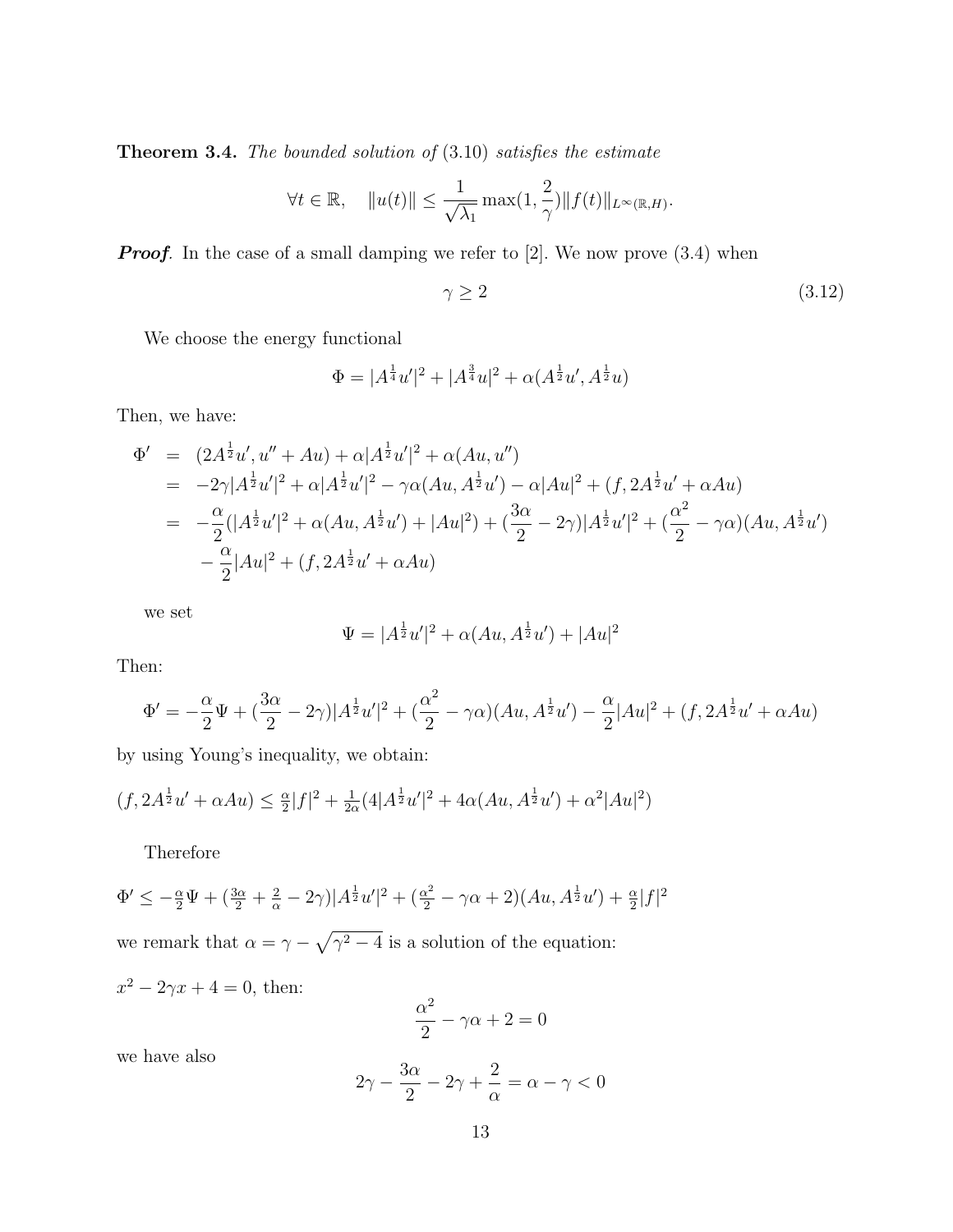then

$$
\Phi'\leq -\frac{\alpha}{2}\Psi+\frac{\alpha}{2}|f|^2
$$

We have:

$$
\alpha = \gamma - \sqrt{\gamma^2 - 4} = \frac{4}{\gamma + \sqrt{\gamma^2 - 4}} \leq \frac{4}{\gamma}
$$

then, from  $(3.12)$ 

$$
0<\frac{\alpha^2}{4}\leq \frac{4}{\gamma^2}<1
$$

We have

$$
\Psi = |A^{\frac{1}{2}}u'|^2 + \alpha(Au, A^{\frac{1}{2}}u') + |Au|^2
$$
  
\n
$$
= |A^{\frac{1}{4}}(A^{\frac{1}{4}}u' + \frac{\alpha}{2}A^{\frac{3}{4}}u)|^2 + (1 - \frac{\alpha^2}{4})|Au|^2
$$
  
\n
$$
\geq \sqrt{\lambda_1}|A^{\frac{1}{4}}u' + \frac{\alpha}{2}A^{\frac{3}{4}}u)|^2 + (1 - \frac{\alpha^2}{4})|A^{\frac{3}{4}}u|^2
$$
  
\n
$$
= \sqrt{\lambda_1}\Phi
$$

Hence

$$
\Phi' \le -\frac{\alpha \sqrt{\lambda_1}}{2} \Phi + \frac{\alpha}{2} |f|^2
$$

since  $\Phi$  is bounded, we have

$$
\forall t \in \mathbb{R}, \quad \Phi(t) \le \frac{1}{\sqrt{\lambda_1}} \|f(t)\|_{\infty}^2
$$

which means

$$
\forall t \in \mathbb{R}, \quad |A^{\frac{1}{4}}u'(t)|^2 + |A^{\frac{3}{4}}u(t)|^2 + \alpha(A^{\frac{1}{2}}u(t), A^{\frac{1}{2}}u'(t)) \le \frac{1}{\sqrt{\lambda_1}}||f(t)||^2_{\infty}
$$

Then

$$
\forall t\in\mathbb{R},\quad \sqrt{\lambda_1}|A^{\frac{1}{2}}u(t)|^2+\frac{\alpha}{2}\frac{d}{dt}|A^{\frac{1}{2}}u(t)|^2\leq \frac{1}{\sqrt{\lambda_1}}\|f(t)\|_\infty^2
$$

Finally, since  $u$  is bounded in  $V$  on  $\mathbb{R}$ , we obtain

$$
\forall t \in \mathbb{R}, \quad \|u(t)\| \le \frac{1}{\sqrt{\lambda_1}} \|f(t)\|_{\infty} \tag{3.13}
$$

 $\Box$ 

**Remark 3.5.** By this method, we do not recover the estimate of  $u'$  from [12] in the strongly damped case  $\gamma > 2$ .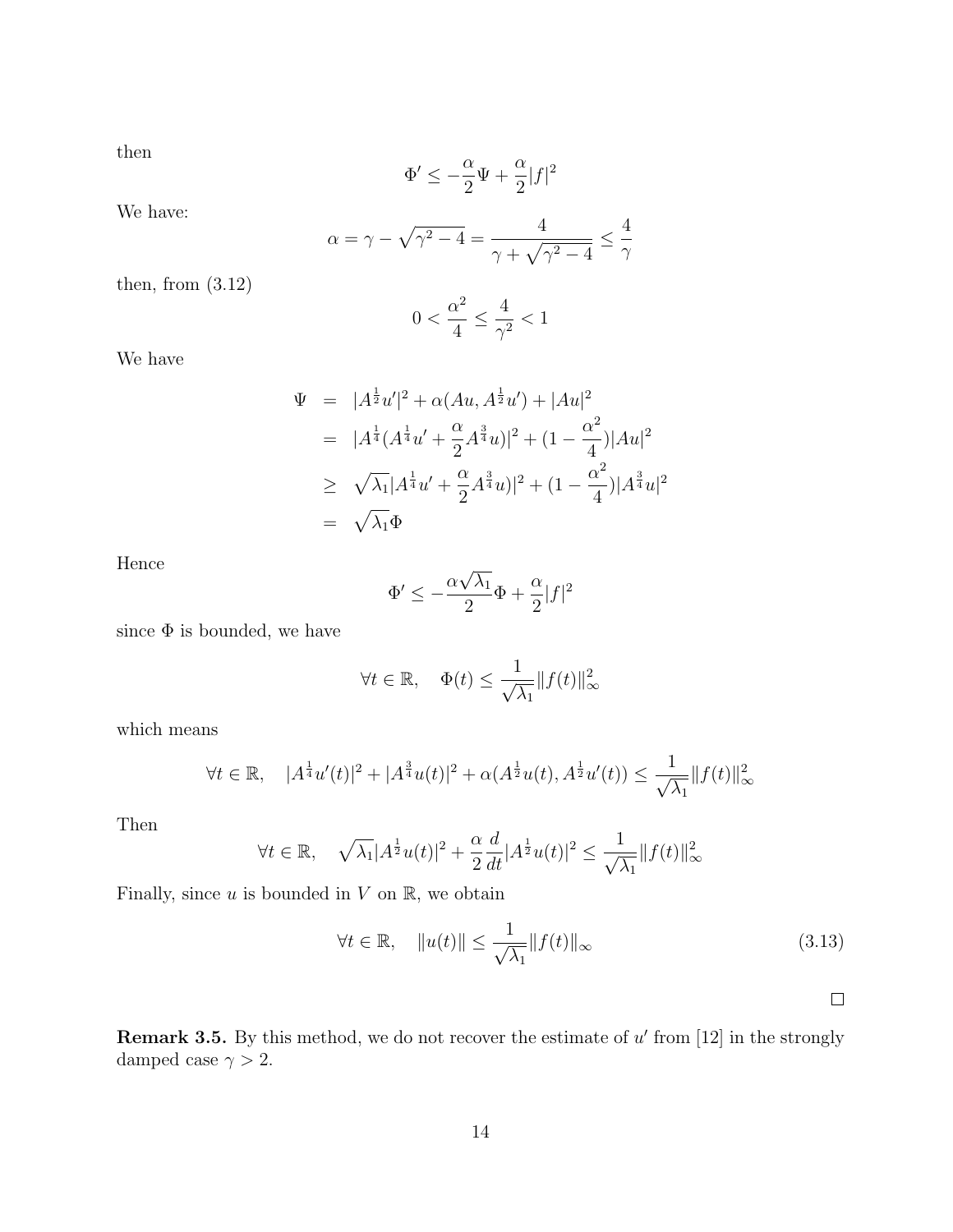### 4 Main examples

Let  $\Omega$  be a bounded domain in  $\mathbb{R}^{\mathbb{N}}$  and  $\gamma > 0$ .

Example 4.1. We consider the following equation

$$
\begin{cases}\n u_{tt} - \Delta u + \gamma u_t = f \\
u_{\partial\Omega} = 0\n\end{cases}
$$
\n(4.1)

Then, as a consequence of (3.5) we have the following result valid for all mild solutions

$$
\overline{\lim}_{t \to \infty} \left\{ \int_{\Omega} \|\nabla u\|^2 \, dx \right\}^{\frac{1}{2}} \le \max \left( \sqrt{\frac{3}{\lambda_1(\Omega)}}, \frac{3}{\sqrt{2}\gamma} \right) \overline{\lim}_{t \to \infty} |f(t)|
$$

This result improves on [11] when  $\sqrt{\frac{\lambda_1(\Omega)}{2}} < \gamma < \sqrt{2\lambda_1(\Omega)}$ .

Example 4.2. We consider the equation

$$
\begin{cases}\n u_{tt} - \Delta u - \gamma \Delta u_t = f \\
u_{/\partial \Omega} = 0\n\end{cases}
$$
\n(4.2)

We have the following result valid for all mild solutions

$$
\overline{\lim}_{t \to \infty} \left\{ \int_{\Omega} \|\nabla u\|^2 \, dx \right\}^{\frac{1}{2}} \le \max \left( \sqrt{\frac{3}{\lambda_1(\Omega)}}, \frac{3}{\sqrt{2}\gamma \lambda_1(\Omega)} \right) \overline{\lim}_{t \to \infty} |f(t)|
$$

Example 4.3. We consider the equation

$$
\begin{cases}\n u_{tt} + \Delta^2 u - \gamma \Delta u_t = f \\
u = \Delta u = 0 \quad \text{on} \quad \partial \Omega\n\end{cases}
$$
\n(4.3)

Then, we have for all mild solutions

$$
\overline{\lim}_{t \to \infty} \left\{ \int_{\Omega} |\Delta u|^2 \, dx \right\}^{\frac{1}{2}} \le \frac{1}{\lambda_1(\Omega)} \max\left(1, \frac{2}{\gamma}\right) \overline{\lim}_{t \to \infty} |f(t)|
$$

This follows from Theorem 3.4 since here  $\lambda_1(A) = \lambda_1(\Omega)^2$ 

Example 4.4. We consider the equation

$$
\begin{cases}\n u_{tt} + \Delta^2 u - \gamma \Delta u_t = f \\
u = |\nabla u| = 0 \quad \text{on} \quad \partial \Omega\n\end{cases}
$$
\n(4.4)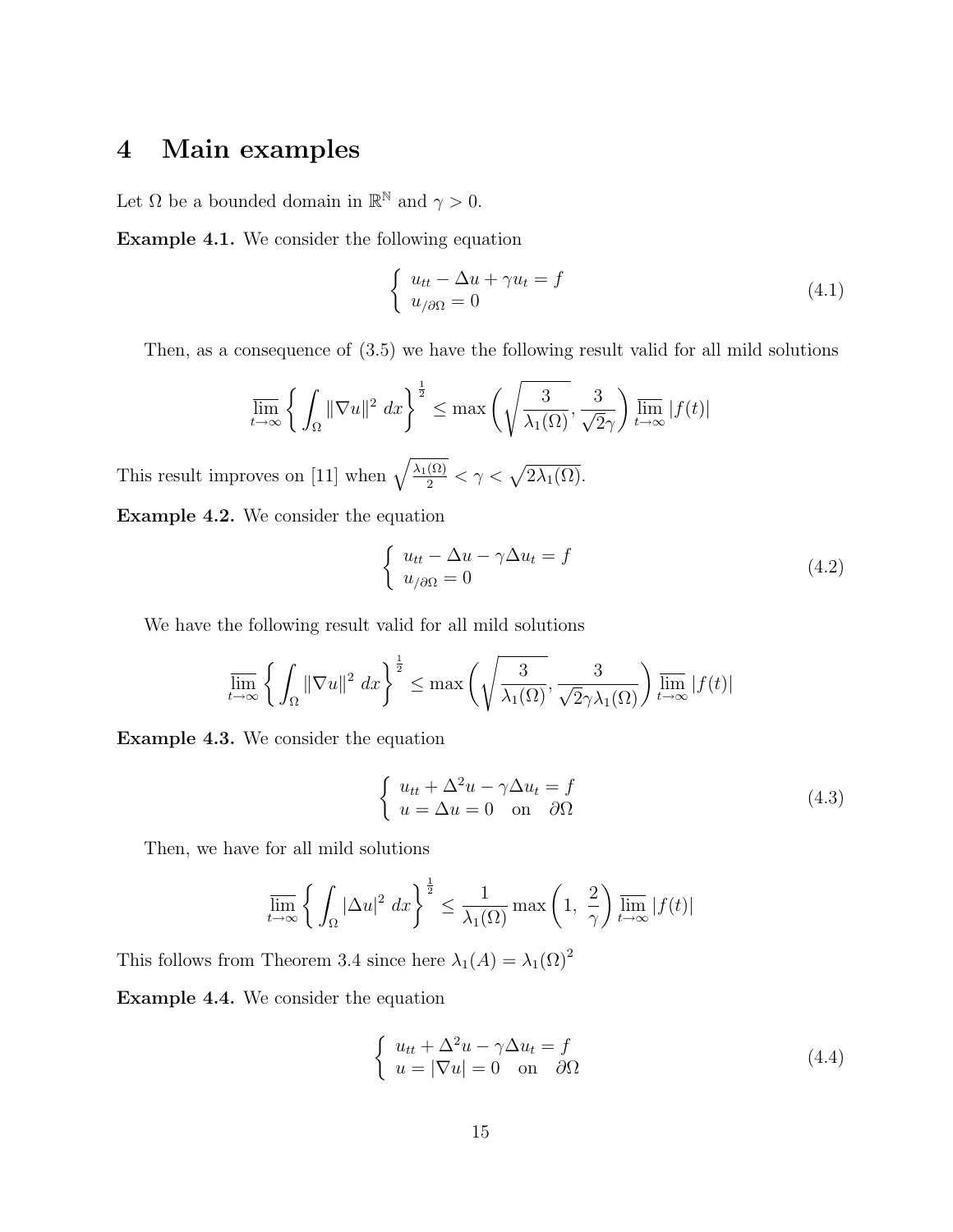Then, we shall establish

$$
\overline{\lim}_{t \to \infty} \left\{ \int_{\Omega} |\Delta u|^2 \, dx \right\}^{\frac{1}{2}} \le \max \left( \sqrt{\frac{3}{\lambda_1(\Omega)\lambda_1(A)}}, \frac{3}{\sqrt{2}\gamma\lambda_1(\Omega)} \right) \overline{\lim}_{t \to \infty} |f(t)|
$$

Indeed, in this example, we have

$$
B = -\gamma \Delta : H_0^1 \to H^{-1}; \quad A = \Delta^2
$$

with domain

$$
D(A) = \{ u \in H^2(\Omega) | \quad u = |\nabla u| = 0 \quad \text{on} \quad \partial \Omega \}
$$

and

$$
cI \le B \le CA,
$$

with

$$
c=\gamma\lambda_1(\Omega)
$$

To get an estimate for C we observe that

$$
(Bv, v) = \gamma \int_{\Omega} ||\nabla u||^2 dx
$$
  
=  $-\gamma \int_{\Omega} \Delta v \cdot v dx$   
=  $\gamma (\int_{\Omega} |\Delta v|^2 dx)^{\frac{1}{2}} (\int_{\Omega} |v|^2 ds)^{\frac{1}{2}}$   
=  $\frac{\gamma}{\lambda_1(A)} (\int_{\Omega} |\Delta v|^2 dx)$   
=  $\frac{\gamma}{\lambda_1(A)} (Av, v)$ 

Therefore, we can take  $C \leq \frac{\gamma}{\lambda}$  $\frac{\gamma}{\lambda_1(A)}$  and this shows the claim.

Remark 4.5. Actually, since we used a Cauchy-Schwarz inequality for two linearly independent functions it is clear that the optimal value of C is strictly less than  $\frac{\gamma}{\lambda_1(A)}$ . More precisely to obtain the optimum we need to evaluate

$$
\mu = \inf \left\{ \frac{\int_{\Omega} |\Delta v|^2 dx}{\int_{\Omega} |\nabla v|^2 dx}, \ v \in H_0^2(\Omega), \ v \neq 0 \right\} = \inf \left\{ \int_{\Omega} |\Delta v|^2 dx, \ v \in H_0^2(\Omega), \ \int_{\Omega} |\nabla v|^2 dx \right\}
$$

By the Lagrange multiplier theory, there is  $v \neq 0$  such that

$$
\begin{cases} \Delta^2 v = -\mu \Delta v \\ v \in H_0^2(\Omega) \end{cases}
$$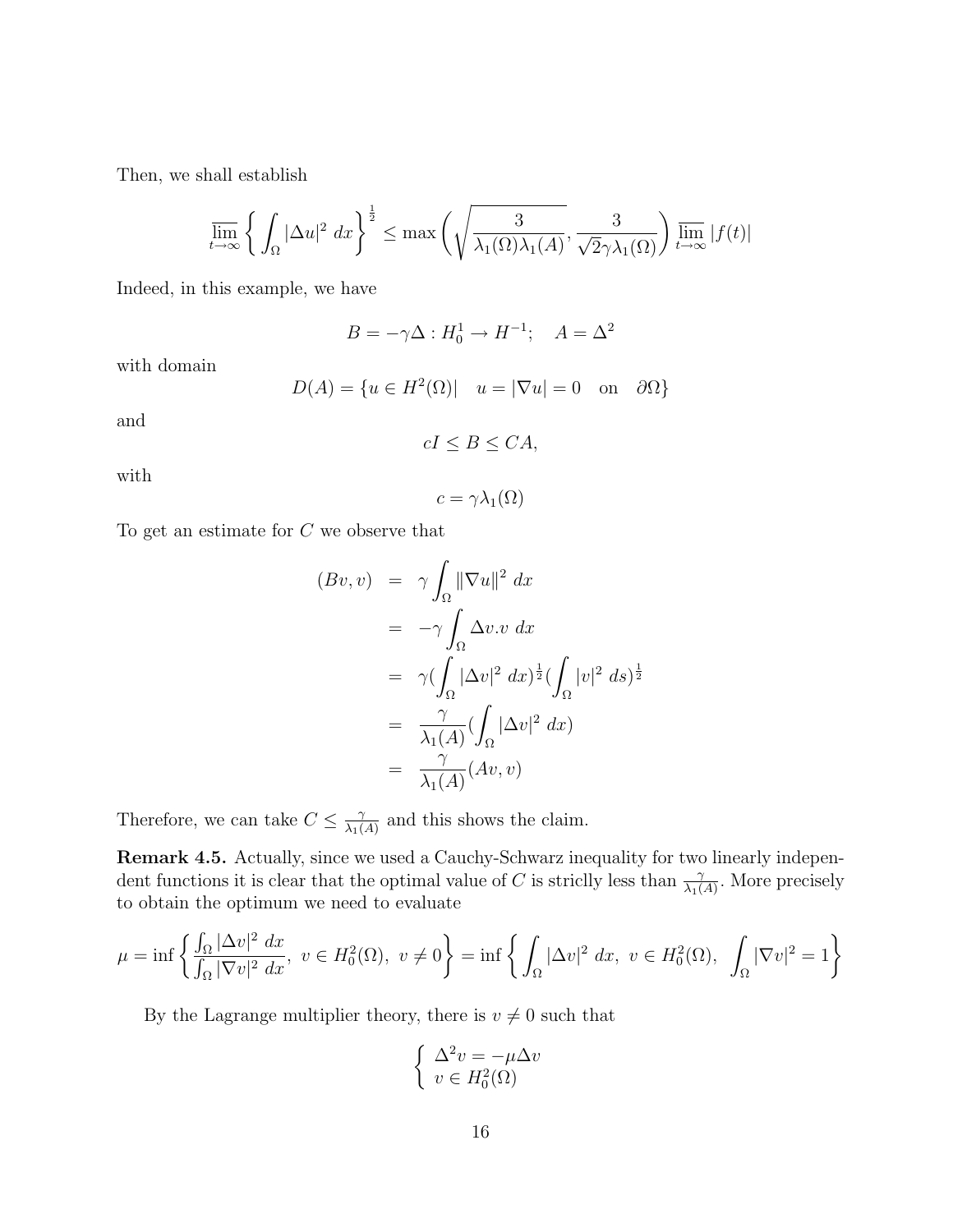with

$$
\Delta v \in L^2(\Omega)
$$

and

$$
-(\Delta + \mu)(\Delta v) = 0
$$

Then we have  $C = \frac{1}{u}$  $\frac{1}{\mu}$ . To illustrate this we consider the one dimensional case.

**Proposition 4.6.** If  $N = 1$ ,  $\Omega = (0, \pi)$  then  $C = \frac{1}{4}$  $\frac{1}{4}$ .

*Proof.* In order to compute C we need to find the minimal value of  $\mu$  when

$$
u^{(4)} = -\mu u'', \quad u \in H_0^2(0, \pi)
$$

Then, setting  $\lambda = \sqrt{\mu}$ , we have

$$
u = c_1x + c_2 + c_3 \cos(\lambda x) + c_4 \sin(\lambda x)
$$
  
\n
$$
u' = c_1 - \lambda c_3 \sin(\lambda x) + \lambda c_4 \cos(\lambda x)
$$
  
\n
$$
0 = c_2 + c_3
$$
  
\n
$$
0 = c_1\pi + c_2 + c_3 \cos(\pi \lambda) + c_4 \sin(\pi \lambda)
$$
  
\n
$$
0 = c_1 + \lambda c_4
$$
  
\n
$$
0 = c_1 - \lambda c_3 \sin(\lambda \pi) + \lambda c_4 \cos(\lambda \pi)
$$
  
\n
$$
c_4 = -c_3 \sin(\pi \lambda) + c_4 \cos(\pi \lambda)
$$
  
\n
$$
c_4(1 - \cos(\pi \lambda)) = -c_3 \sin(\pi \lambda)
$$

We distinguish 3 possibilities.

case 1: If  $sin(\pi \lambda) = 0$  and  $cos(\pi \lambda) \neq 1 (= -1)$  then

$$
c_4 = 0 \Longrightarrow c_1 = 0
$$
,  $c_2 = -c_3 \cos(\pi \lambda) = c_3 \Longrightarrow c_2 = c_3 = 0$ 

then  $u \equiv 0$  and this case is excluded.

case 2: If  $sin(\pi \lambda) = 0$  and  $cos(\pi \lambda) = 1 \implies \lambda = 2k, \quad k \in \mathbb{N}$ then

$$
0 = c_1 \pi + c_2 + c_3 = c_2 + c_3 \implies c_1 = 0
$$

and

$$
c_4 = -\frac{1}{\lambda}c_1 = 0.
$$

Therefore  $u = c_2(1 - \cos(2kx)) = 2c_2 \sin^2 kx$ . In this case  $\mu = 4k^2$  and therefore  $\mu \ge 4$ .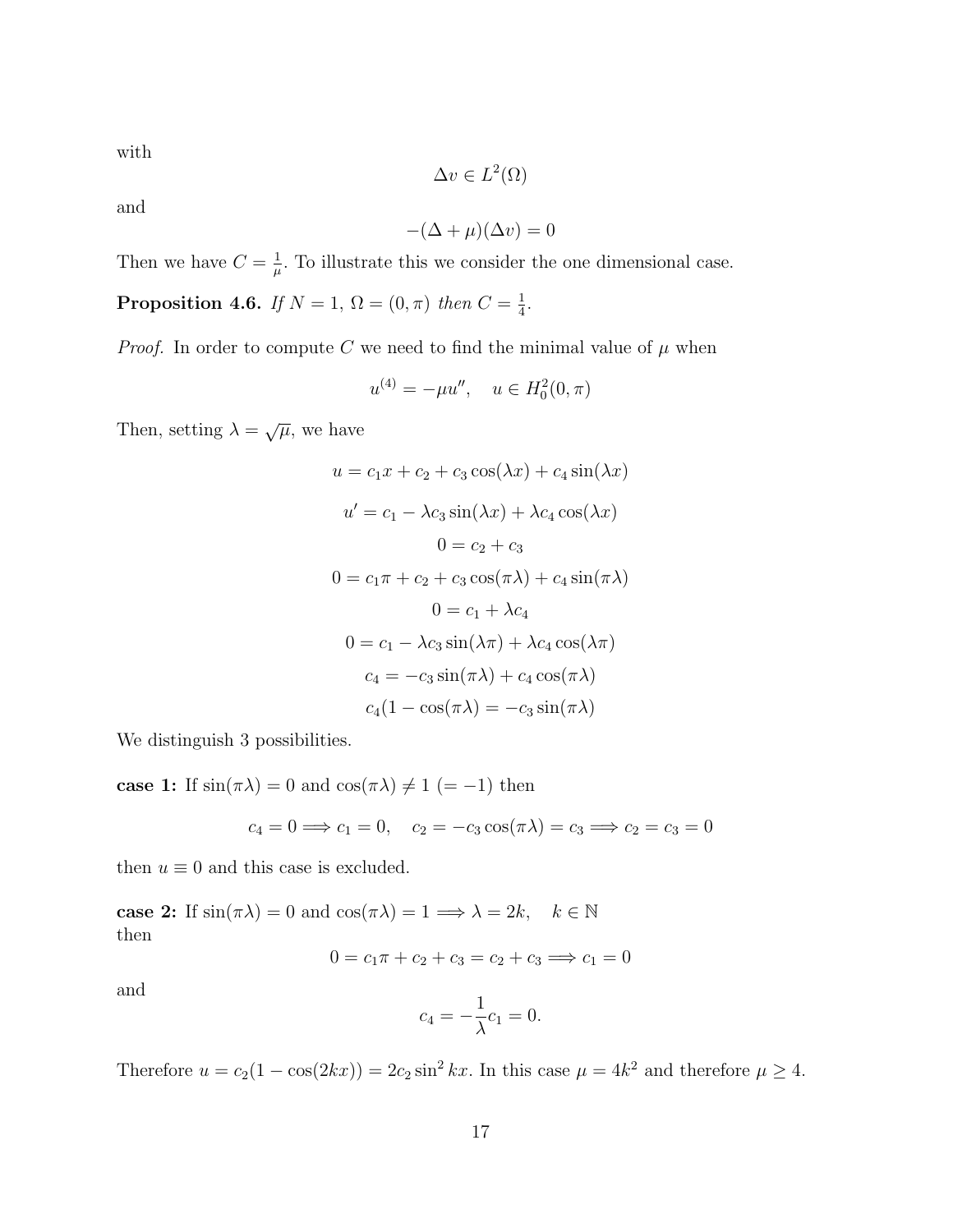case 3: If  $sin(\pi \lambda) \neq 0$ , then

$$
2c_4 \sin^2(\frac{\pi \lambda}{2}) = -2c_3 \sin(\frac{\pi \lambda}{2}) \cos(\frac{\pi \lambda}{2})
$$

hence

$$
c_3 = -c_4 \tan(\frac{\pi \lambda}{2})
$$
  $c_2 = -c_3$ ,  $c_1 = -\lambda c_4$ .

and

$$
-\lambda \pi c_4 + c_4 \tan(\frac{\pi \lambda}{2}) - c_4 \cos(\pi \lambda) \tan(\frac{\pi \lambda}{2}) + c_4 \sin(\pi \lambda) = 0.
$$

If  $c_4 = 0$ , then  $u = 0$ .

If  $c_4 \neq 0$ , we can reduce to  $c_4 = 1$ , then we find

$$
\tan(\frac{\pi\lambda}{2})(1-\cos(\pi\lambda)+2\cos^2(\frac{\pi\lambda}{2})) = \lambda\pi \Longleftrightarrow 2\tan(\frac{\pi\lambda}{2}) = \lambda\pi \Longleftrightarrow \tan(\frac{\pi\lambda}{2}) = \frac{\pi\lambda}{2}
$$

Therefore

$$
\frac{\pi\lambda}{2} > \pi \quad \Longrightarrow \lambda > 2
$$

and

$$
\mu = \lambda^2 > 4.
$$

Summarizing the 3 cases we conclude that the minimal possible value of  $\mu$  is 4.  $\Box$ 

Corollary 4.7. Any mild solution u of

$$
\begin{cases}\n u_{tt} + u_{xxxx} - \gamma u_{xxt} = f \\
u(t,0) = u(t,\pi) = u_x(t,0) = u_x(t,\pi) = 0\n\end{cases}
$$
\n(4.5)

satisfies the asymptotic bound:

$$
\overline{\lim}_{t \to \infty} \left\{ \int_{\Omega} |u_{xx}|^2 \, dx \right\}^{\frac{1}{2}} \le \max \left( \frac{\sqrt{3}}{2}, \frac{3}{\sqrt{2}\gamma} \right) \overline{\lim}_{t \to \infty} |f(t)| \tag{4.6}
$$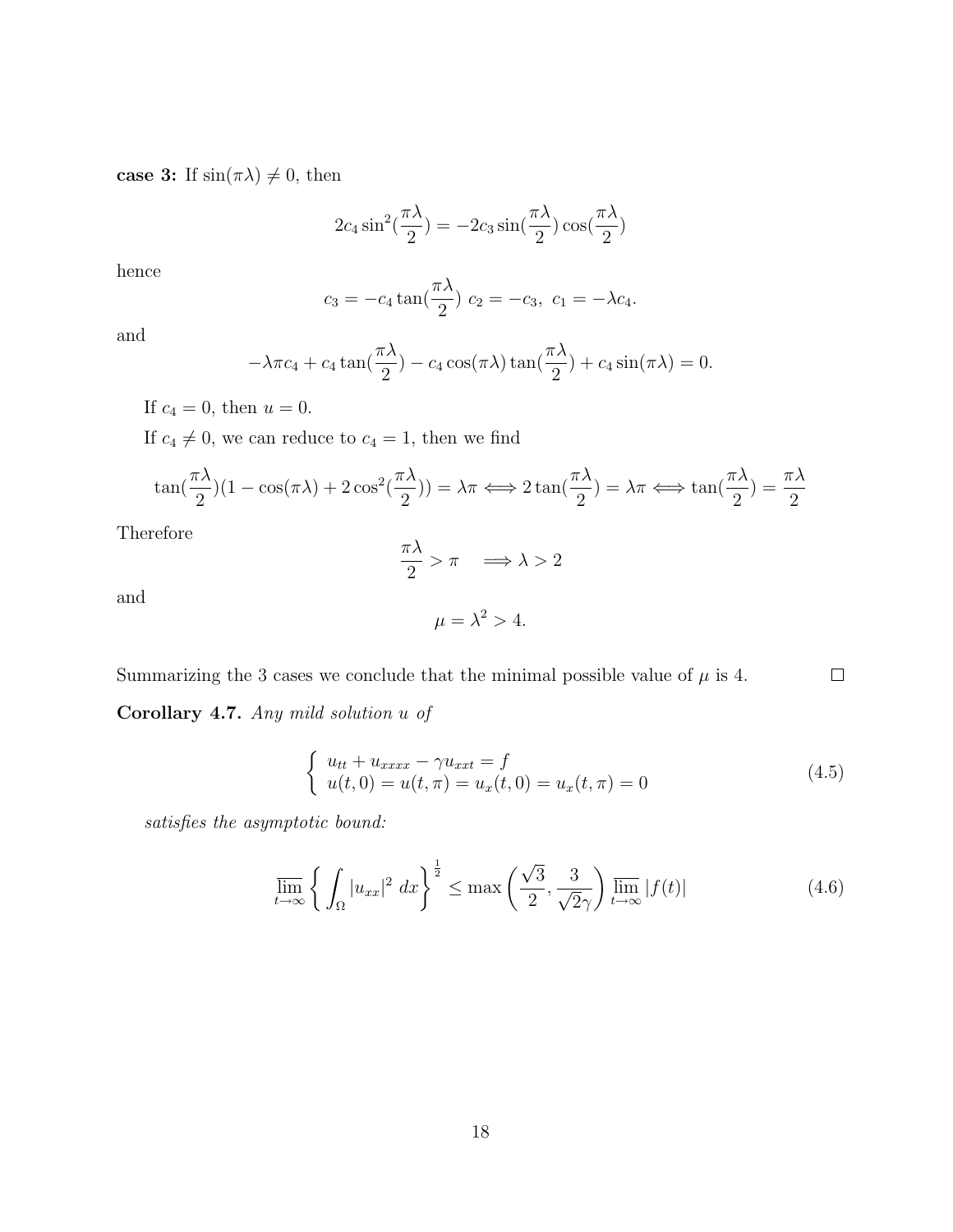## 5 Additional results

#### 5.1 The first eigenvalue of a square root.

At several places in this paper we used implicitely the property

$$
\lambda_1(A^{\frac{1}{2}}) = (\lambda_1(A))^{\frac{1}{2}}
$$

where  $\vec{A}$  is a self-adjoint coercive operator. This property is obvious when  $\vec{A}$  has compact inverse, but it is natural to ask what happens in general. In the next subsection we shall derive a similar property for any positive power of A, but in the case of square roots an easier proof can be given. The result is as follows

**Proposition 5.1.** Let A be as the introduction. Then  $A^{\frac{1}{2}}$  is also coercive and  $\lambda_1(A^{\frac{1}{2}})$  =  $(\lambda_1(A))^{\frac{1}{2}}$ .

The proof of this proposition relies on 2 simple lemmas :

**Lemma 5.2.** Let  $B \in L(H)$  be symmetric and nonnegative. Then we have

$$
||B^2|| = ||B||^2
$$
  

$$
\forall v \in H, \quad |Bv|^2 \le ||B||(Bv, v)
$$

**Proof.** First we have  $B^2 \in L(H)$  and  $||B^2|| \le ||B||^2$ . The reverse inequality is also immediate since

$$
|Bu|^2 = (B^2u, u) \le ||B^2|| |u|^2
$$

Finally we have for any  $v \in H$ 

$$
|Bv|^2 = |B^{\frac{1}{2}}(B^{\frac{1}{2}}v)|^2 \le ||B^{\frac{1}{2}}||^2|B^{\frac{1}{2}}v|^2 = ||B||(Bv,v)|^2
$$

Lemma 5.3. Let A be a self-adjoint, positive, coercive operator. Then

$$
\lambda_1(A) = \frac{1}{\|A^{-1}\|}
$$

**Proof.** By definition it is clear that

$$
\lambda_1(A) = \frac{1}{\|A^{-\frac{1}{2}}\|}^2
$$

Then the result follows from the previous Lemma.

 $\Box$ 

 $\Box$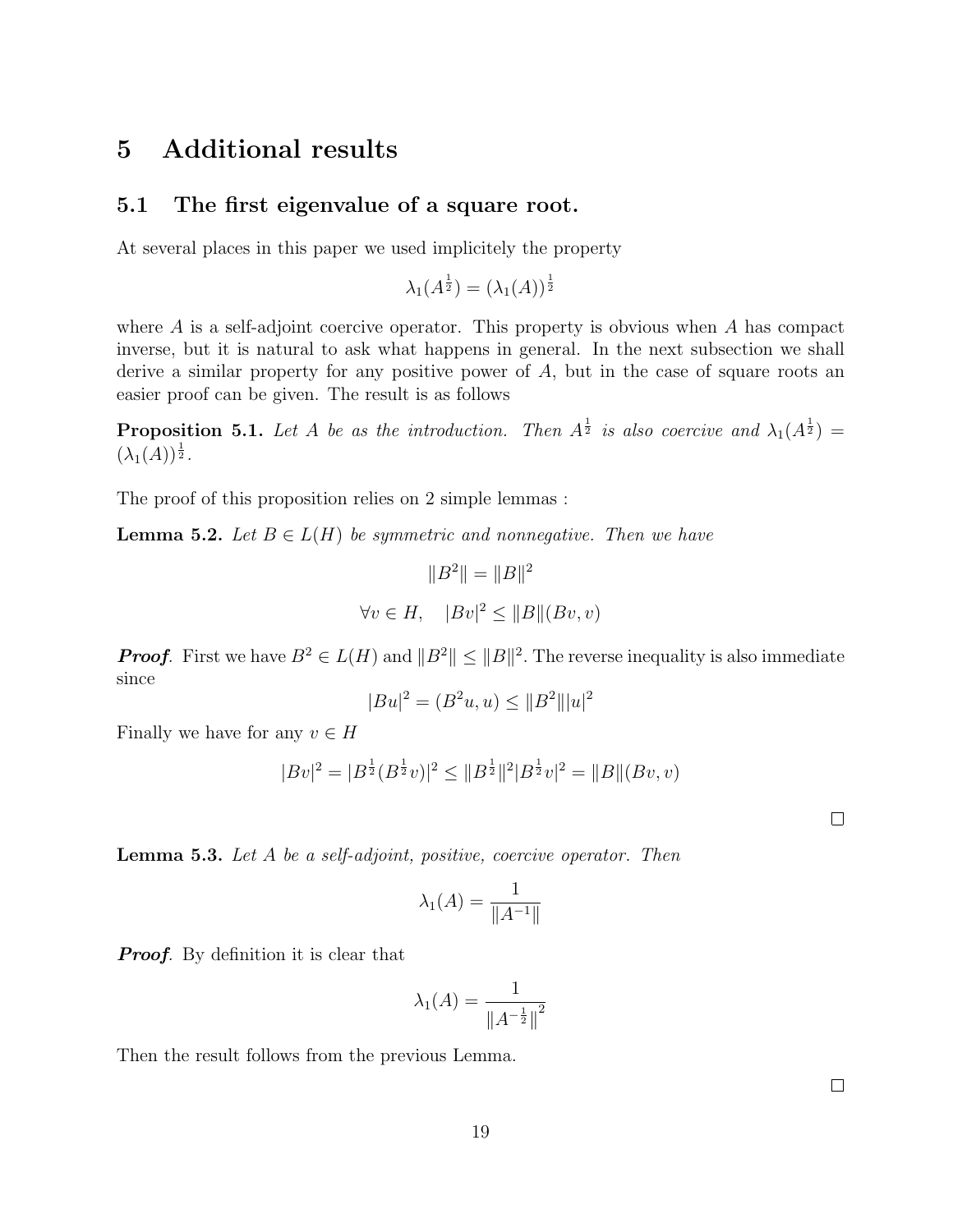**Proof of Proposition 5.1**. We first show that  $A^{\frac{1}{2}}$  is coercive. Actually  $A^{\frac{1}{2}} \in L(V, H)$ is clearly injective. Moreover for any  $h \in H$ , there is  $u \in D(A)$  with  $Au = h$ . But then  $v = A^{\frac{1}{2}}u \in V$  and  $A^{\frac{1}{2}}v = h$ . Hence  $A^{\frac{1}{2}} \in L(V, H)$  is onto and by Banach Theorem,  $A^{-\frac{1}{2}} \in L(H, V)$ . By Lemma 5.2 we find that that  $A^{\frac{1}{2}}$  is coercive. Then  $\lambda_1(A^{\frac{1}{2}}) = \frac{1}{\|A^{-\frac{1}{2}}\|}$  and the result follows from a last application of Lemma 5.2  $\Box$ 

#### 5.2 The first eigenvalue of a fractional power.

Let A be a self-adjoint coercive operator. The fractional power  $A^{\alpha}$  with  $\alpha \in (0,1)$  is defined as the inverse of the operator

$$
A^{-\alpha} = \frac{\sin(\pi \alpha)}{\pi} \int_0^\infty t^{-\alpha} (tI + A)^{-1} dt
$$

with domain equal to the range of  $A^{-\alpha}$ .  $D(A^{\alpha})$  is also the closure of  $D(A)$  under the seminorm  $p_{\alpha}(u) := |A^{\alpha}(u)|$  (cf. e.g. [2, 13]).

We now generalize Proposition 5.1 to any positive power by relying on the above formula.

**Proposition 5.4.** For any  $\alpha \in (0,1)$ ,  $A^{\alpha}$  is also coercive and  $\lambda_1(A^{\alpha}) = (\lambda_1(A))^{\alpha}$ .

**Proof.** By homogeneity it is clearly sufficient to establish the result when  $\lambda_1(A) = 1$  Then applying the result to  $A_1 = \lambda_1(A)^{-1}A$  gives the general case. First we show that

$$
\lambda_1(A) = 1 \Longrightarrow \lambda_1((A^{\alpha}) \ge 1
$$

Indeed we have

$$
||A^{-\alpha}|| \le \frac{\sin(\pi \alpha)}{\pi} \int_0^\infty t^{-\alpha} ||(tI + A)^{-1}|| dt \le \frac{\sin(\pi \alpha)}{\pi} \int_0^\infty t^{-\alpha} (t+1)^{-1} dt = 1
$$

and then Lemma 5.3 gives the result. Now we have for any  $u \in D(A)$ 

$$
(Au, u) = (A^{\alpha} A^{1-\alpha} u, u) = (A^{\alpha} A^{\beta} u, A^{\beta} u)
$$

with  $\beta = \frac{1-\alpha}{2}$  $\frac{-\alpha}{2}$ . Hence

$$
(Au, u) \geq \lambda_1(A^{\alpha})|A^{\beta}u, A^{\beta}u|^2 = \lambda_1(A^{\alpha})(A^{1-\alpha}u, u) \geq \lambda_1(A^{\alpha})\lambda_1(A^{1-\alpha})|u|^2
$$

Then

$$
1 = \lambda_1(A) \ge \lambda_1(A^{\alpha})\lambda_1(A^{1-\alpha})
$$

Finally

$$
\lambda_1(A^{\alpha}) = \lambda_1(A^{1-\alpha}) = 1
$$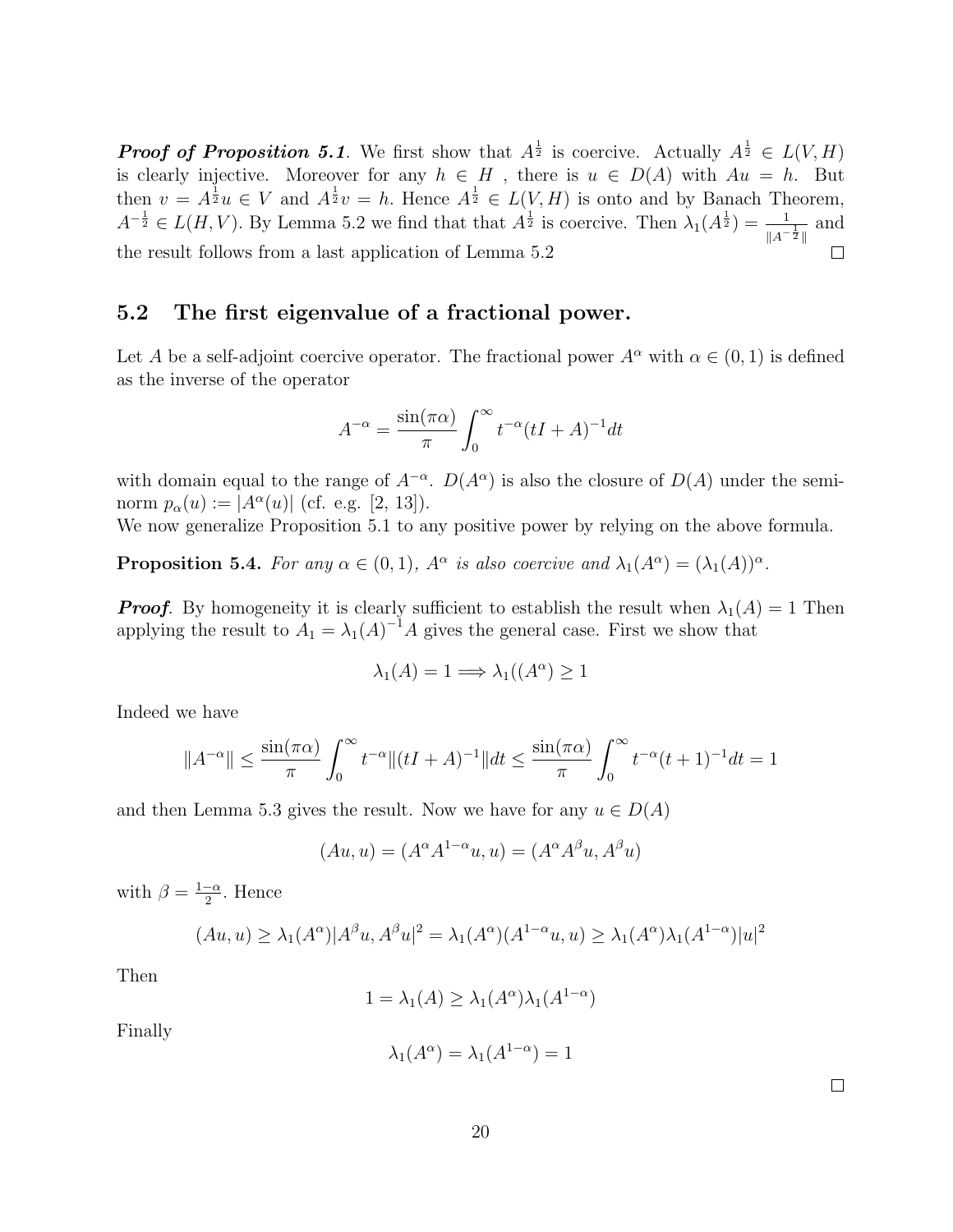#### 5.3 The relationship between the two main results.

In Remark 2.3 we said that when  $B$  is linear and self-adjoint, the two inequalities  $(1.3)$  and (2.2) are equivalent. This is a consequence of the following

**Proposition 5.5.** Let A be as the introduction and  $\in L(V, V')$  be symmetric and nonnegative. Then the 3 following conditions are equivalent

$$
||B||_{L(V,V')} \leq C \tag{5.1}
$$

$$
B \le CA \tag{5.2}
$$

$$
\forall u \in V, \quad \|Bu\|_{*}^{2} \le C \langle Bu, u \rangle \tag{5.3}
$$

**Proof.** We proceed in 3 steps

1) Proof of  $(5.1) \implies (5.2)$ . Assuming  $(5.1)$  we have

$$
\forall u \in V, \quad \langle Bu, u \rangle \leq ||B||_{L(V,V')} ||u|| \leq C ||u||^2 = C \langle Au, u \rangle
$$

Hence  $B \leq CA$ .

2) Proof of  $(5.3) \implies (5.1)$ . Assuming  $(5.3)$  we have

$$
\forall u \in V, \quad \|Bu\|_{*}^{2} \le C \langle Bu, u \rangle \le C \|Bu\|_{*} \|u\|
$$

Hence, either  $Bu = 0$  or  $||Bu||_* \leq C||u||$  and we have (5.1).

3) Proof of  $(5.2) \implies (5.3)$ . Since  $B \ge 0$  we have

 $\forall (u, v) \in V \times V, \quad \langle Bu, v \rangle^2 \leq \langle Bu, u \rangle \langle Bv, v \rangle$ 

In this formula we choose  $v = A^{-1}(Bu)$  Then

$$
\langle Bu, v \rangle = \langle Bu, A^{-1}(Bu) \rangle = ||A^{-1}Bu||^2 = ||Bu||_*^2
$$

so that we find

$$
||Bu||_*^4 \le \langle Bu, u \rangle \langle BA^{-1}(Bu), A^{-1}(Bu) \rangle \le C \langle Bu, u \rangle \langle AA^{-1}(Bu), A^{-1}(Bu) \rangle
$$

by using (5.2). Now

$$
\langle Bu, u \rangle \langle AA^{-1}(Bu), A^{-1}(Bu) = \langle Bu, u \rangle ||A^{-1}(Bu)||^2 = ||Bu||_*^2 \langle Bu, u \rangle
$$

and if  $Bu \neq 0$  we obtain (5.1) on dividing through by  $||Bu||_*^2$ .

 $\Box$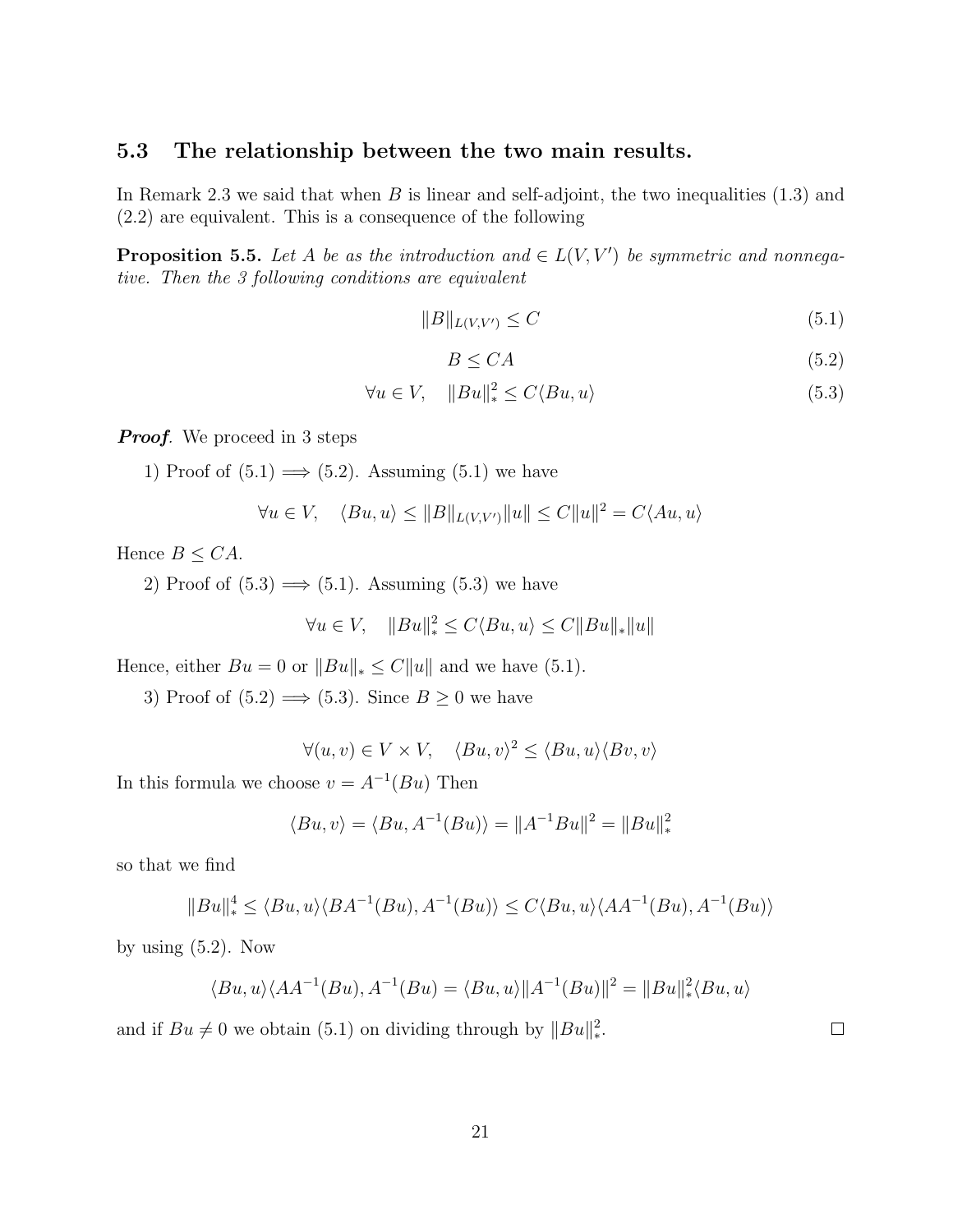Remark 5.6. For a general positive operator the conditions are not equivalent . For instance take  $V = H = \mathbb{C}$  and for some  $\alpha > 0, \beta \in \mathbb{R}$ 

$$
\forall v \in V, \quad Bv = (\alpha + i\beta)v
$$

In this case we have

$$
||B|| = (\alpha^2 + \beta^2)^{\frac{1}{2}}
$$

$$
\forall v \in V, \quad (Bv, v) = \alpha |v|^2
$$

so that the optimal value of C in (5.2) is  $\alpha$ . The optimal value of C in (5.3) is  $\frac{\alpha^2+\beta^2}{\alpha}$  $rac{+\beta^2}{\alpha}$ . As soon as  $\beta \neq 0$  we have

$$
\alpha < (\alpha^2 + \beta^2)^{\frac{1}{2}} < \frac{\alpha^2 + \beta^2}{\alpha}
$$

and therefore the three constants are all different.

#### 5.4 Some more examples.

Sometimes Theorem 2.1 can be applied to equations in unbounded domains. For brevity we give only 2 typical examples

**Example 5.7.** Let  $\Omega$  be a possibly unbounded domain in  $\mathbb{R}^{\mathbb{N}}$  and  $m > 0, \gamma > 0$ . We consider the following equation

$$
\begin{cases}\n u_{tt} - \Delta u + mu + \gamma u_t = f \\
u_{\partial\Omega} = 0\n\end{cases}
$$
\n(5.4)

Then, as a consequence of (3.5) we have the following result valid for all mild solutions

$$
\overline{\lim}_{t \to \infty} \left\{ \int_{\Omega} m|u|^2 + \|\nabla u\|^2 \, dx \right\}^{\frac{1}{2}} \le \max \left( \sqrt{\frac{3}{m + \lambda_1(\Omega)}}, \frac{3}{\sqrt{2}\gamma} \right) \overline{\lim}_{t \to \infty} |f(t)|
$$

**Example 5.8.** Let  $\Omega$  be a bounded domain in  $\mathbb{R}^{\mathbb{N}}$  and  $\gamma > 0$ . We consider the cylinder  $\mathcal{C} = \Omega \times \mathbb{R}$  and the following equation in  $\mathbb{R}^+ \times \mathcal{C}$ 

$$
\begin{cases}\n u_{tt} - \Delta u + \gamma u_t = f \\
u_{\partial C} = 0\n\end{cases}
$$
\n(5.5)

Then, as a consequence of (3.5), since  $A = -\Delta$  is coercive in C with  $\lambda_1(\mathcal{C}) = \lambda_1(\Omega)$  we have the following result valid for all mild solutions

$$
\overline{\lim}_{t \to \infty} \left\{ \int_{\Omega} \|\nabla u\|^2 \, dx \right\}^{\frac{1}{2}} \le \max \left( \sqrt{\frac{3}{\lambda_1(\Omega)}}, \frac{3}{\sqrt{2}\gamma} \right) \overline{\lim}_{t \to \infty} |f(t)|
$$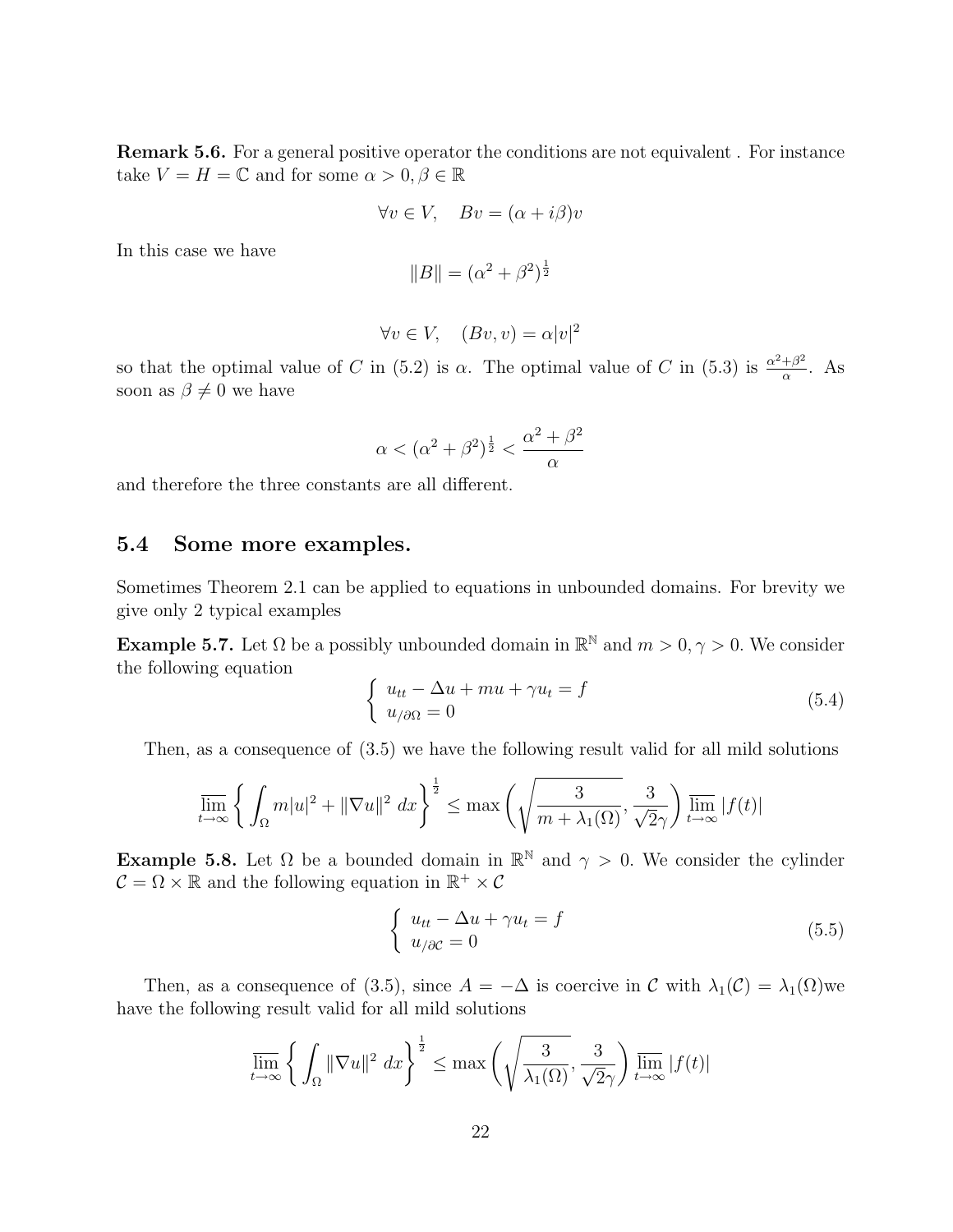We conclude this section by giving 2 examples of application for Theorem 1.1 and Theorem 2.1: a case where  $B$  is not selfadjoint and a case where  $B$  is non linear.

**Example 5.9.** Let  $V = H = \mathbb{C}$ . Then any solution u of the ODE

$$
u'' + u + (\alpha + i\beta)u' = f \tag{5.6}
$$

satisfies

$$
\max(\overline{\lim}_{t \to \infty} |u(t)|, \overline{\lim}_{t \to \infty} |u'(t)|) \le \max(\sqrt{12}\sqrt{1 + \frac{\beta^2}{\alpha^2}}, \frac{3}{\alpha}) \lim_{t \to \infty} |f(t)|
$$

We did not investigate how close from optimality this estimate is.

**Example 5.10.** Let  $\Omega$  be a bounded domain in  $\mathbb{R}^{\mathbb{N}}$  and  $\gamma > 0$ . We consider the following equation

$$
\begin{cases}\n u_{tt} - \Delta u + \alpha(t, x)u_t^+ - \beta(t, x)u_t^- = f \\
u_{/\partial\Omega} = 0\n\end{cases}
$$
\n(5.7)

where  $\alpha, \beta \in C^1(\mathbb{R}^+, C^0(\overline{\Omega}))$  are nonnegative functions with

$$
0 < a \le \min(\alpha(t, x), \beta(t, x)) \le \max(\alpha(t, x), \beta(t, x)) \le A.
$$

It is tempting to apply Theorem 1.1 in this situation. However it is better to use Theorem 2.1 as follows. First we can approach the solutions by strong solutions with f replaced by a smooth function with a smaller or equal  $L^2(\Omega)$ -ultimate bound. For such a solution we can write

$$
\alpha(t,x)u_t^+ - \beta(t,x)u_t^- = B(t,x)u_t
$$

where

$$
B(t, x) = \alpha(t, x)\chi(u_t > 0) - \beta(t, x)\chi(u_t \le 0)
$$

is a multiplication operator. Then, as a consquence of Theorem 2.1 we find

$$
\overline{\lim}_{t \to \infty} \left\{ \int_{\Omega} \|\nabla u\|^2 \, dx \right\}^{\frac{1}{2}} \le \max \left( \sqrt{\frac{3A}{a\lambda_1(\Omega)}}, \frac{3}{a\sqrt{2}} \right) \overline{\lim}_{t \to \infty} |f(t)|
$$

We skip the details.